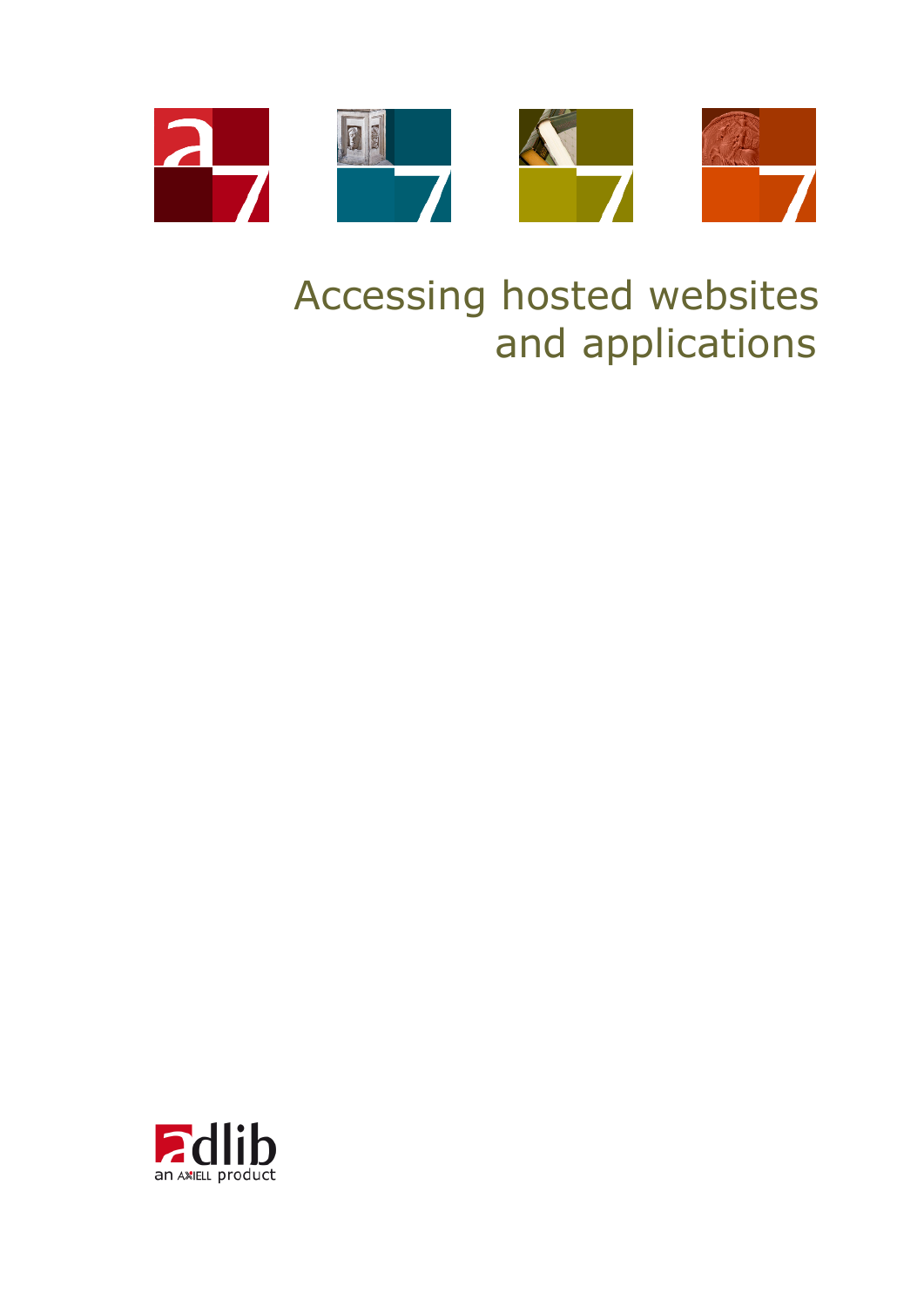## Axiell ALM Netherlands BV

Copyright © 2011-2016 Axiell ALM Netherlands BV® All rights reserved. Adlib® is a product of Axiell ALM Netherlands BV®

The information in this document is subject to change without notice and should not be construed as a commitment by Axiell ALM Netherlands BV. Axiell assumes no responsibility for any errors that may appear in this document. The software described in this document is furnished under a licence and may be used or copied only in accordance with the terms of such a licence. While making every effort to ensure the accuracy of this document, products are continually being improved.

As a result of continuous improvements, later versions of the products may vary from those described here. Under no circumstances may this document be regarded as a part of any contractual obligation to supply software, or as a definitive product description.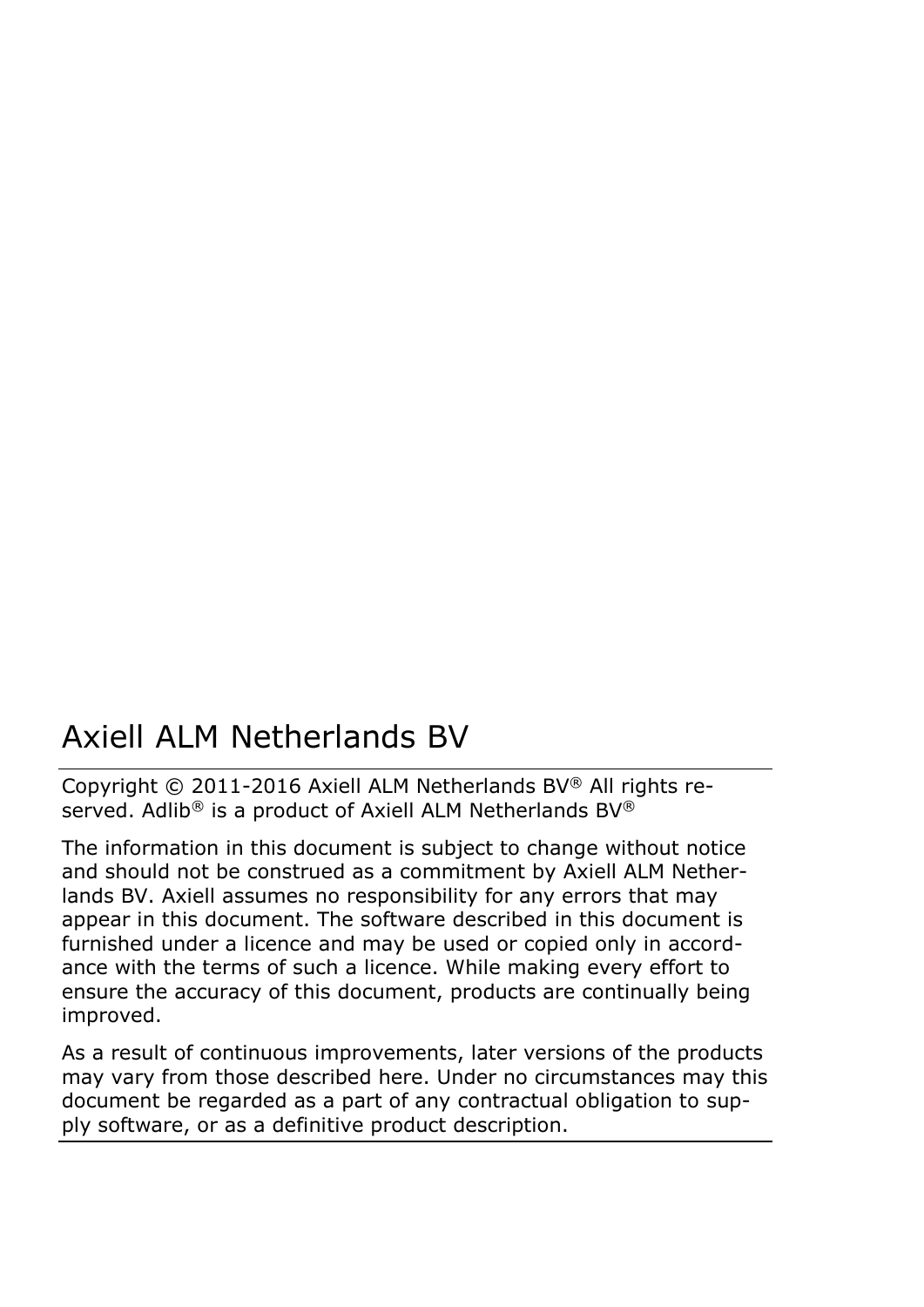## **Contents**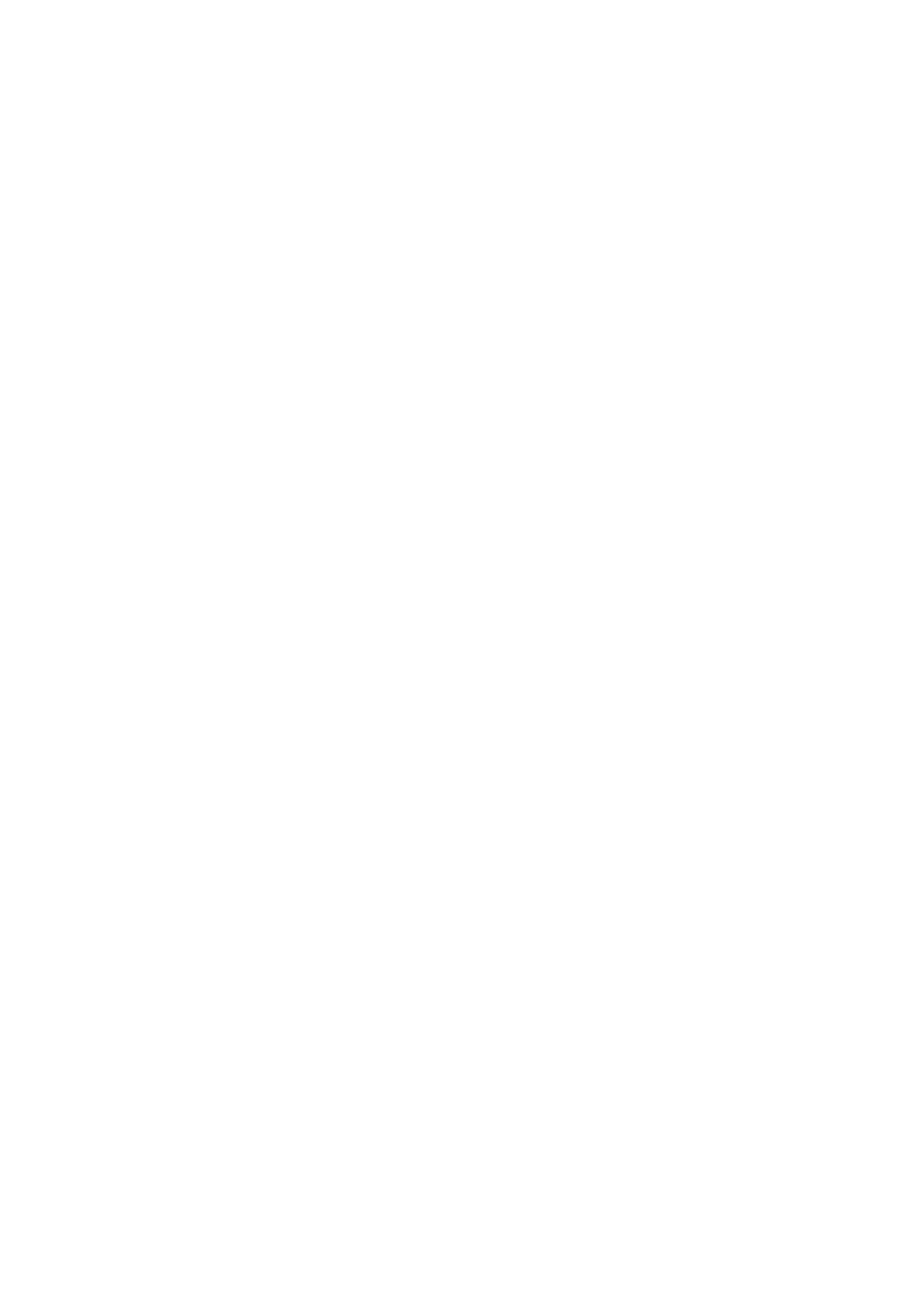## **1. Introduction**

<span id="page-4-0"></span>Axiell ALM Netherlands offers different hosting services. With a hosting service, software which you are entitled to use is installed on a remote server and maintained by Axiell ALM Netherlands. You and other users can access that software via the internet. In this manual we distinquish between ASP (Application Service Provision) aka Saas (Software as a Service) and website hosting. These services are available separately or in combination. To access your website you use an internet browser. To access an Adlib application or other software on the server you need to log in with a user name and password, using a socalled remote desktop connection.

This user guide shows you how to log on to the hosting server, how to use FTP and how to use local sources like printers and hard drives and such.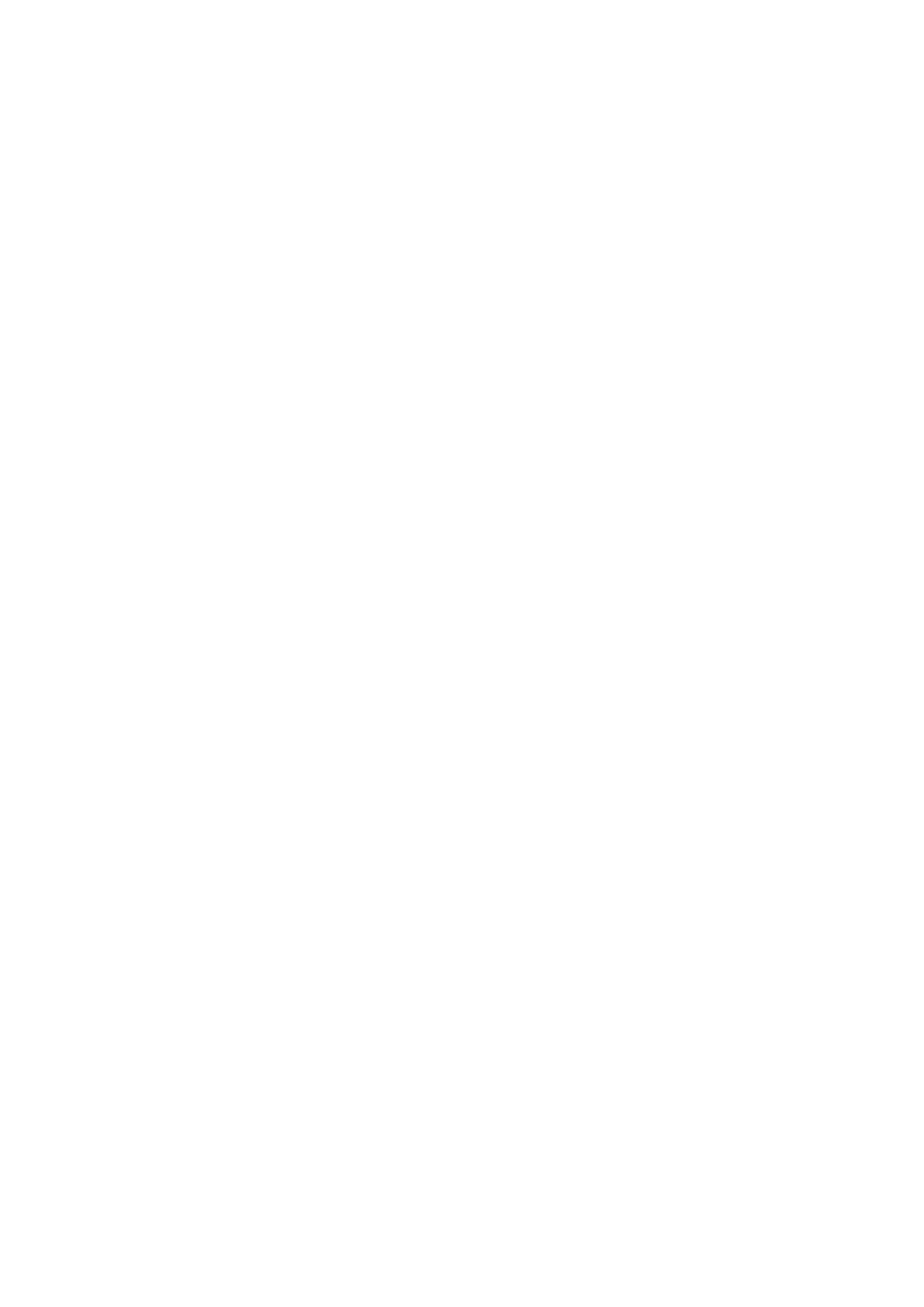## **2. Website hosting**

<span id="page-6-0"></span>If you're using an Adlib (SQL Server based) hosting service to host your website while you're still hosting the actual Adlib application and database(s) at your own site, you need the ability to upload your current data to update the website regularly, because there is no live link between the website and your database. This is usually done by FTP (File Transfer Protocol), which is suited for uploading large files. When you are using an Adlib SQL database at your own site, you should be able to upload an SQL backup of your database via FTP and have it automatically restored to the central SQL Server within the Adlib hosting domain. For your convenience and for safety reasons, you don't need to do this restoration manually, so you don't have direct access to the Adlib SQL Server. Instead, a PowerShell script has been written to fulfill the restore function automatically. If you're still using CBF databases at your own site, we need to assist you in converting and restoring a backup of your database into the hosted SQL database. A better solution is being researched.

## <span id="page-6-1"></span>**2.1. Create a backup of your database and images**

Use Microsoft SQL Server Management Studio Express or a similar tool to create backups of the SQL database. A database backup can be created as follows:

1. In Microsoft SQL Server Management Studio Express, right-click the database, and in the pop-up menu choose *Tasks* > *Back up*.

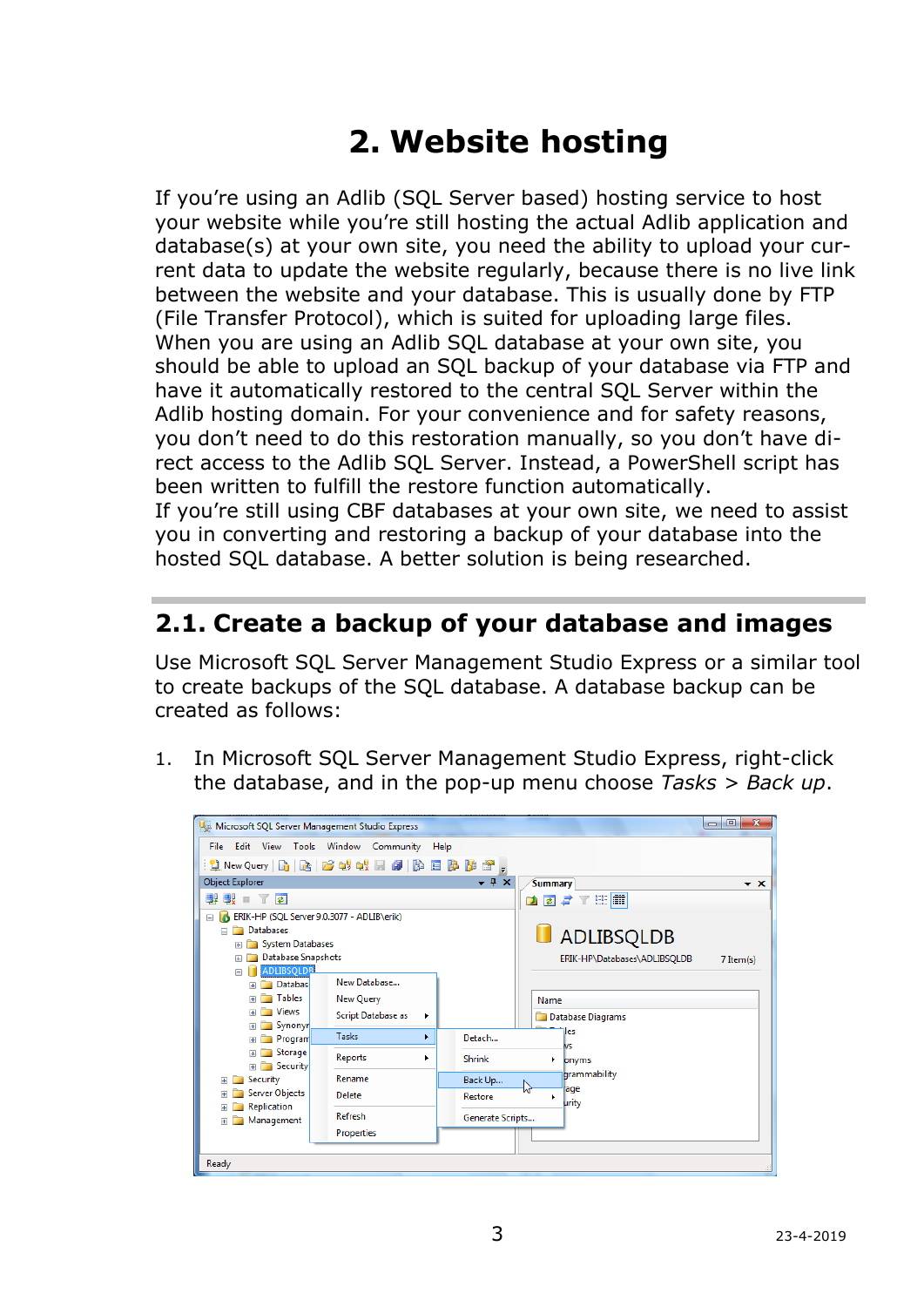#### *Website hosting*

- 2. Set the *Backup type* to *Full*. This will copy the entire database, including transaction log, to a backup.
- 3. Assign a unique name to the backup, preferably one that contains a date-time reference, in the following syntax: customer-Name+YYYYMMDDtttt: use the name of your institurion and the current date and time. This makes identifying the most recent restore job easier.
- 4. Set other options (also see the *Options* tab) as desired
- 5. Click *OK* to generate a backup, and close this program.
- 6. Open Windows Explorer and make a zip file of your *\images* folder.

### <span id="page-7-0"></span>**2.2. Copy the backup to the Adlib server via FTP**

On the internet, FTP is commonly used for the exchange of files. By means of FTP, computers connected to the internet can send (copy) files to each other, which can then be saved on their own hard drive and used at will. To be able to use FTP, your internet connection does need to allow this protocol; ask your system administrator for information if problems arise using FTP.

- 1. Look up the latest backup file of your SQL database in Windows Explorer and copy it (**Ctrl+C**). It should have a unique name. Custom FTP clients may also be used, but are not directly supported by Axiell ALM Netherlands.
- 2. Assuming you're already connected to the internet, enter the following FTP address, ftp://<customer\_name>.adlibhosting.com, in the address box of Windows Explorer (replace <customer name> by the name of your institution) and press **Enter**. You'll have to log in with your user name and password first.

|             | Could not login to the FTP server with the user name and password specified.                                                                                   |
|-------------|----------------------------------------------------------------------------------------------------------------------------------------------------------------|
| FTP server: | .adlibhosting.com                                                                                                                                              |
| User name:  |                                                                                                                                                                |
| Password:   |                                                                                                                                                                |
|             | After you log on, you can add this server to your Favorites and return to it easily.                                                                           |
|             | FTP does not encrypt or encode passwords or data before sending them to the<br>server. To protect the security of your passwords and data, use WebDAV instead. |
|             |                                                                                                                                                                |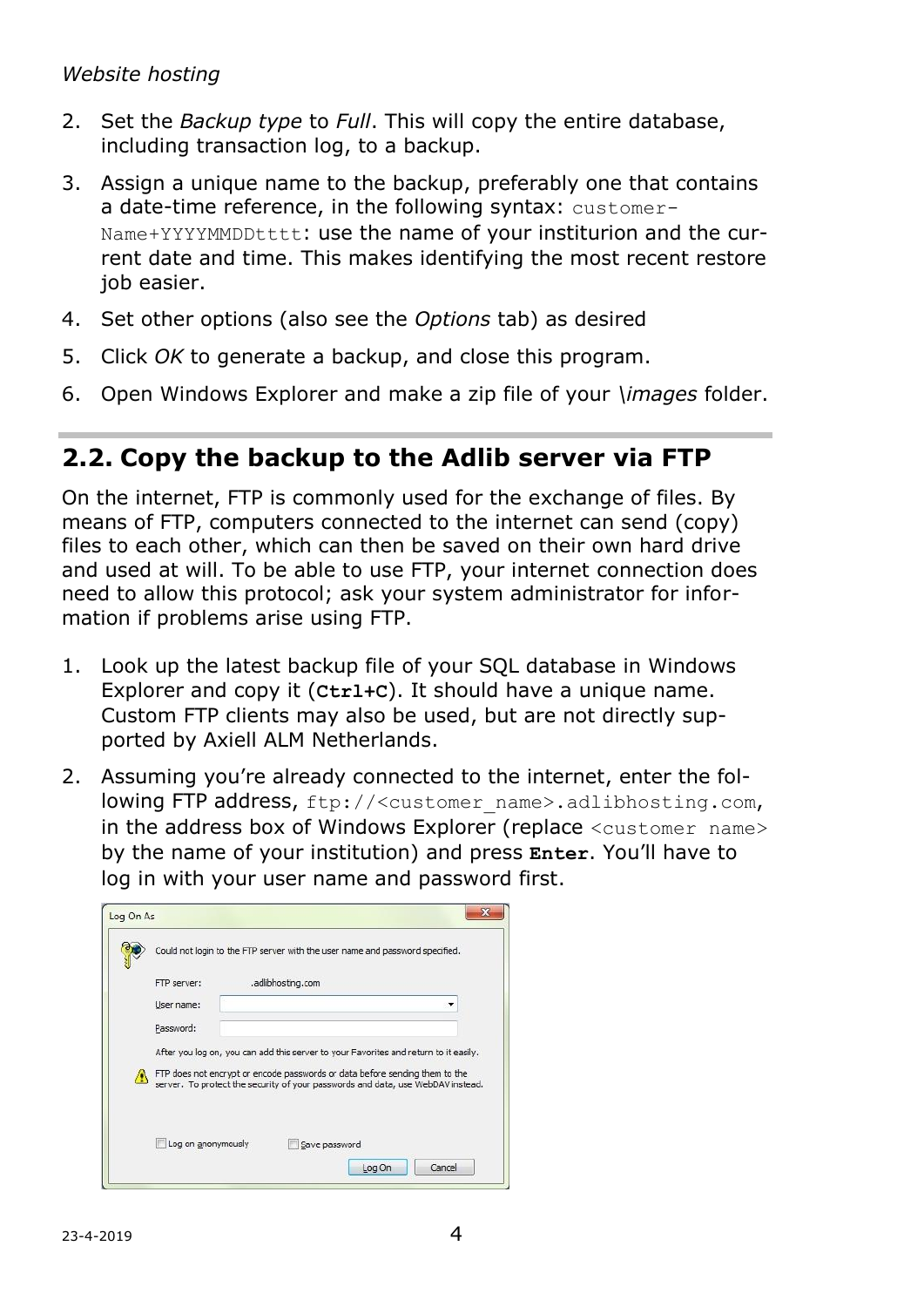3. Windows Explorer now shows your customer root folder on the hosting server, containing several folders, for example:



- 4. Double-click the *\SQLBACKUPS* folder and paste (**Ctrl+V**) the copied database backup (.*bak* file) into the opened folder. It may take a while before the file is uploaded to the server, depending on the size of the file and your internet speed.
- 5. What to do with the backup of your *\images* folder, depends on the setup of your website. The Adlib Helpdesk can provide more information.
- 6. Once the upload is completed, the connection can be closed. Your job is done. The restoration of the new backup will take place automatically at the scheduled daily time for it. After the automatic restore, a log can be found in the \*RESTORELOGS* folder.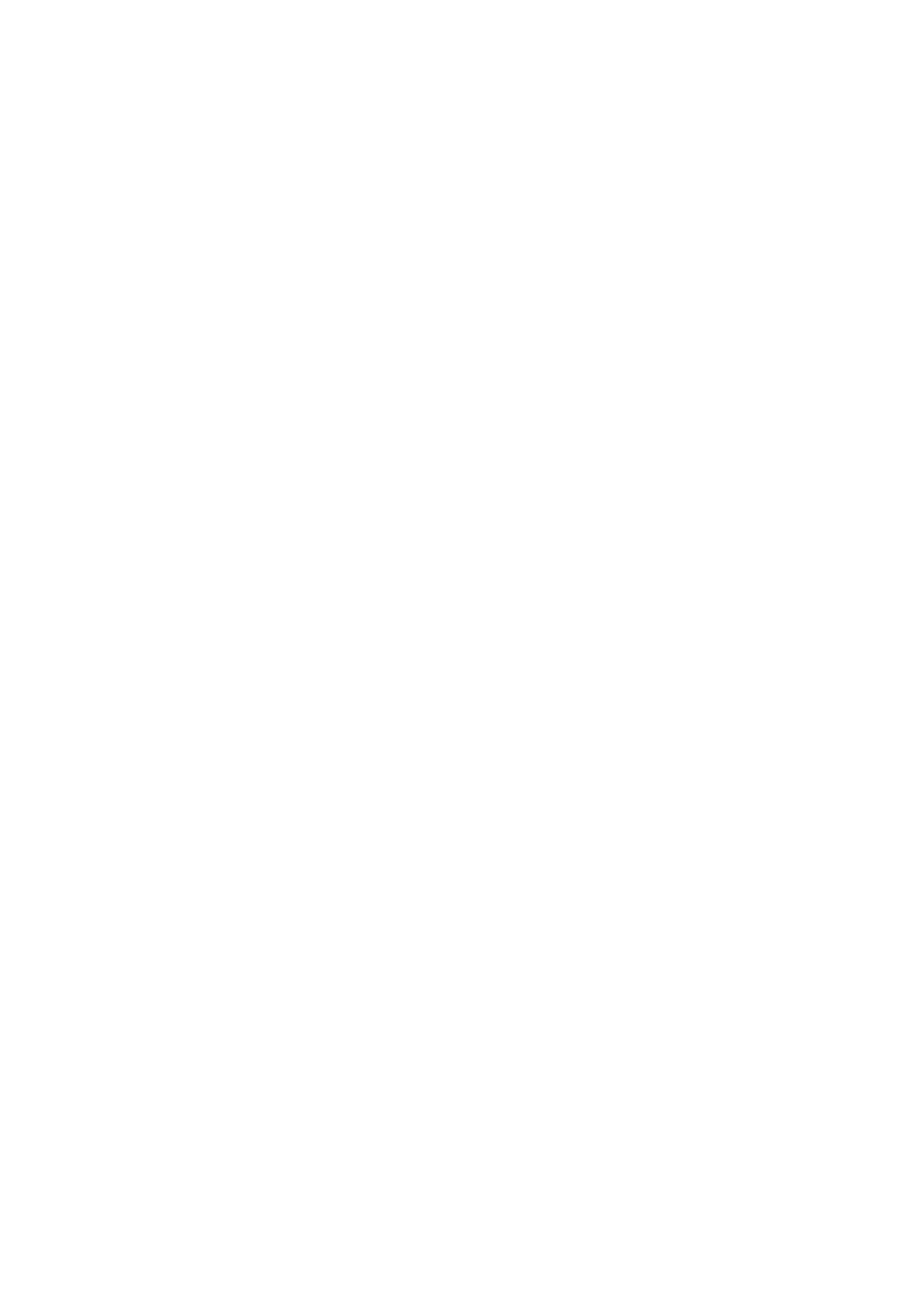<span id="page-10-0"></span>If you're using an Adlib (SQL Server based) hosting service to host your Adlib application and database, and possibly your website as well, you just need to know how to log on to the hosting sever to be able to work with the available Adlib application(s), and how to print records to your local printer, to export or import records, to move or copy images and files to and from Adlib folders, and so on. Each customer is assigned their own secure 'virtual server' to which all their user accounts are attached. When you log in, you access a private Windows account on the hosting server through which you can run your Adlib applications and selected other software. Because Adlib applications integrate with Microsoft applications such as Word, access to Microsoft Office is provided for each account. Other useful software such as Adobe Acrobat Reader (for .*pdf* files), the Winzip file compression utility and a professional virus scanner are also installed and available to each account. The possibility of a hosted e-mail service is being researched, but as yet not available. Anything else that you copy to the desktop on the hosting server will be visible to you only, whilst the disk space available to you is shared between you and your colleagues.

After logging in with your user name and your password, and having set certain login options, a private server desktop appears with icons for your software. Just double-click an icon to start the program. You can work with Adlib and other software in much the same way as if it were installed in your own office.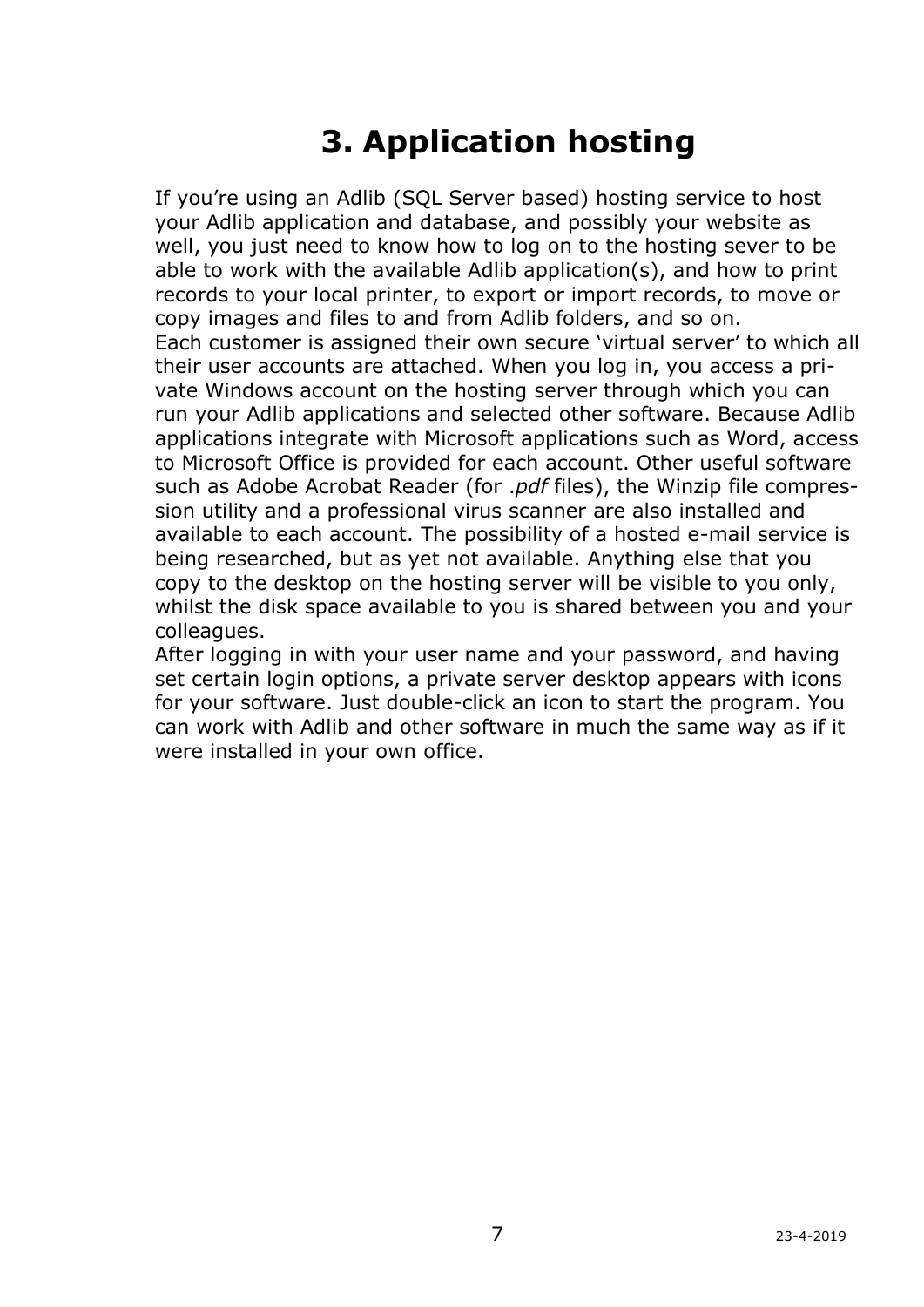## <span id="page-11-0"></span>**3.1. Log on to the hosting server from a pc**

1. From *All programs* in the Windows 7 *Start* menu, select *Accessories* > *Remote Desktop Connection*. (In Windows 10 you'll find it under *Start* > *All apps* > *Windows accessories* > *Remote Desktop Connection*.)

|                           | Remote Desktop Connection                                                                                                                                                                               |                                                  |         |              | × |
|---------------------------|---------------------------------------------------------------------------------------------------------------------------------------------------------------------------------------------------------|--------------------------------------------------|---------|--------------|---|
|                           | Remote Desktop<br><b>Connection</b>                                                                                                                                                                     |                                                  |         |              |   |
| General<br>Logon settings | Display   Local Resources   Experience   Advanced<br>Enter the name of the remote computer.<br>Computer:<br>User name:<br>The remote computer name is not valid. Enter a valid remote<br>computer name. | <customer_name>.adlibhosting.com</customer_name> |         |              |   |
| <b>Hide Options</b>       | Connection settings<br>Save the current connection settings to an RDP file or open a<br>saved connection.<br>Save                                                                                       | Save As                                          | Connect | Open<br>Help |   |

- 2. Enter the *Computer* to connect to. This name will have the syntax <customer\_name>.adlibhosting.com. Replace <customer\_name> with the name of your institution.
- 3. In *User name*, enter your user name preceded by the proper domain (probably ADLIBHOSTING). So the syntax of the *User name* to enter becomes ADLIBHOSTING\<your\_user\_name>.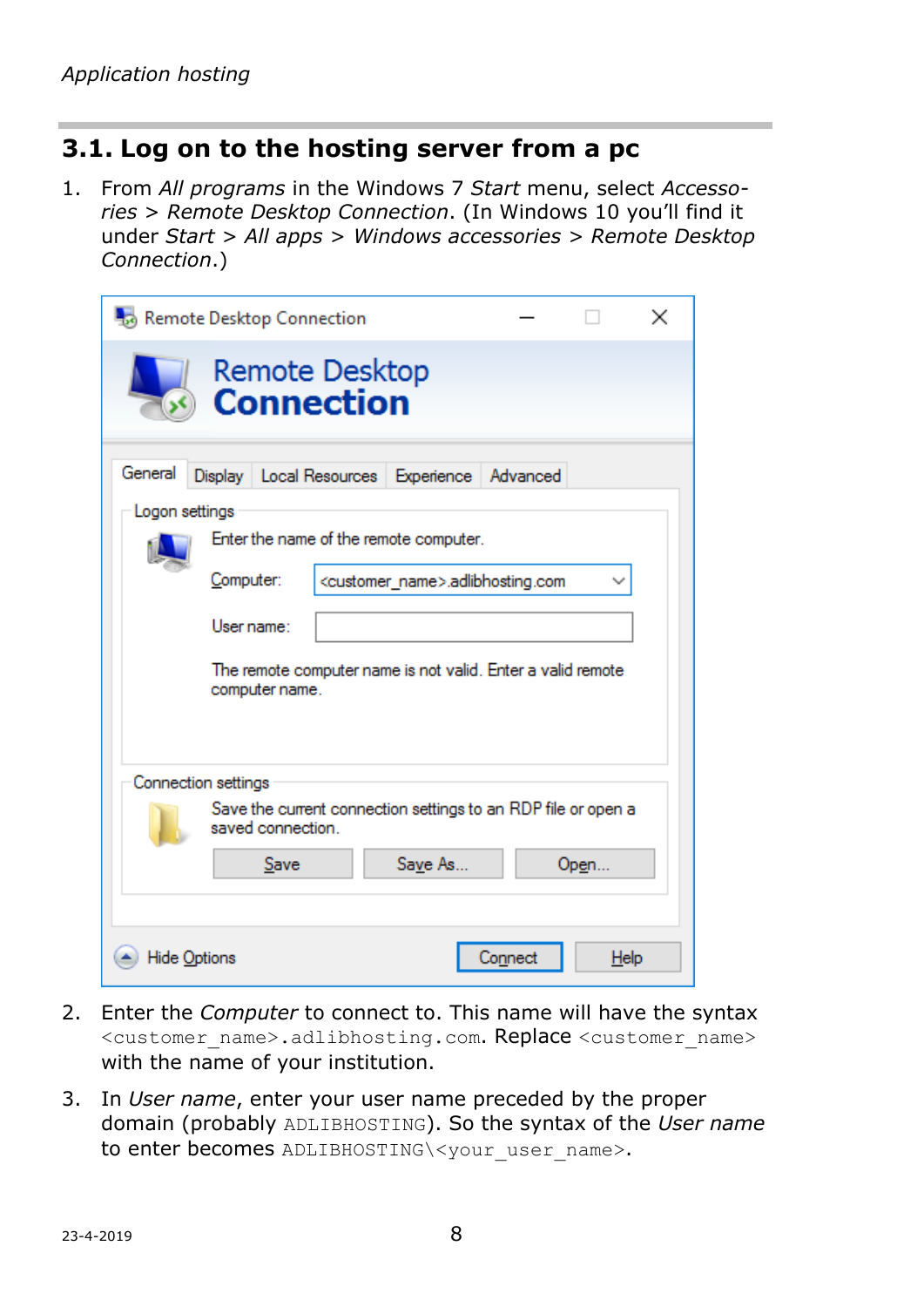#### **Gateway settings**

In some circumstances your company firewall does not allow normal RDP connections (using port 3389). In that case you'll have to set up the RDP connection to use a special gateway at Axiell ALM to access your hosting environment. Your remote desktop traffic will then be routed through the available open port (probably port 443 for HTTPS). If that is the case, then (in addition to step 3) open the *Advanced* tab in the *Remote Desktop Connection* window and click the *Settings* button. In *RD Gateway Server Settings* window that opens, underneath the *Connection settings*, mark the *Use these RD Gateway server settings* option and behind *Server name* literally enter gateway02.adlibhosting.com. For the *Logon method* choose *Allow me to select later*. Also mark the *Use my RD Gateway credentials for the remote computer* checkbox, before you click *OK*.

| RD Gateway Server Settings                | ×                                                             |  |  |  |  |
|-------------------------------------------|---------------------------------------------------------------|--|--|--|--|
| <b>Connection</b>                         | <b>Remote Desktop</b>                                         |  |  |  |  |
| Connection settings                       |                                                               |  |  |  |  |
|                                           | () Automatically detect RD Gateway server settings            |  |  |  |  |
| ● Use these RD Gateway server settings:   |                                                               |  |  |  |  |
| Server name:                              | gateway02.adlibhosting.com                                    |  |  |  |  |
| Logon method:<br>Allow me to select later |                                                               |  |  |  |  |
|                                           | Bypass RD Gateway server for local addresses                  |  |  |  |  |
| ○ Do not use an RD Gateway server         |                                                               |  |  |  |  |
| Logon settings                            |                                                               |  |  |  |  |
| User name:                                | None specified                                                |  |  |  |  |
| Gateway server.                           | You will be asked for credentials when you connect to this RD |  |  |  |  |
|                                           | $\vee$ Use my RD Gateway credentials for the remote computer  |  |  |  |  |
|                                           | Cancel<br>OK                                                  |  |  |  |  |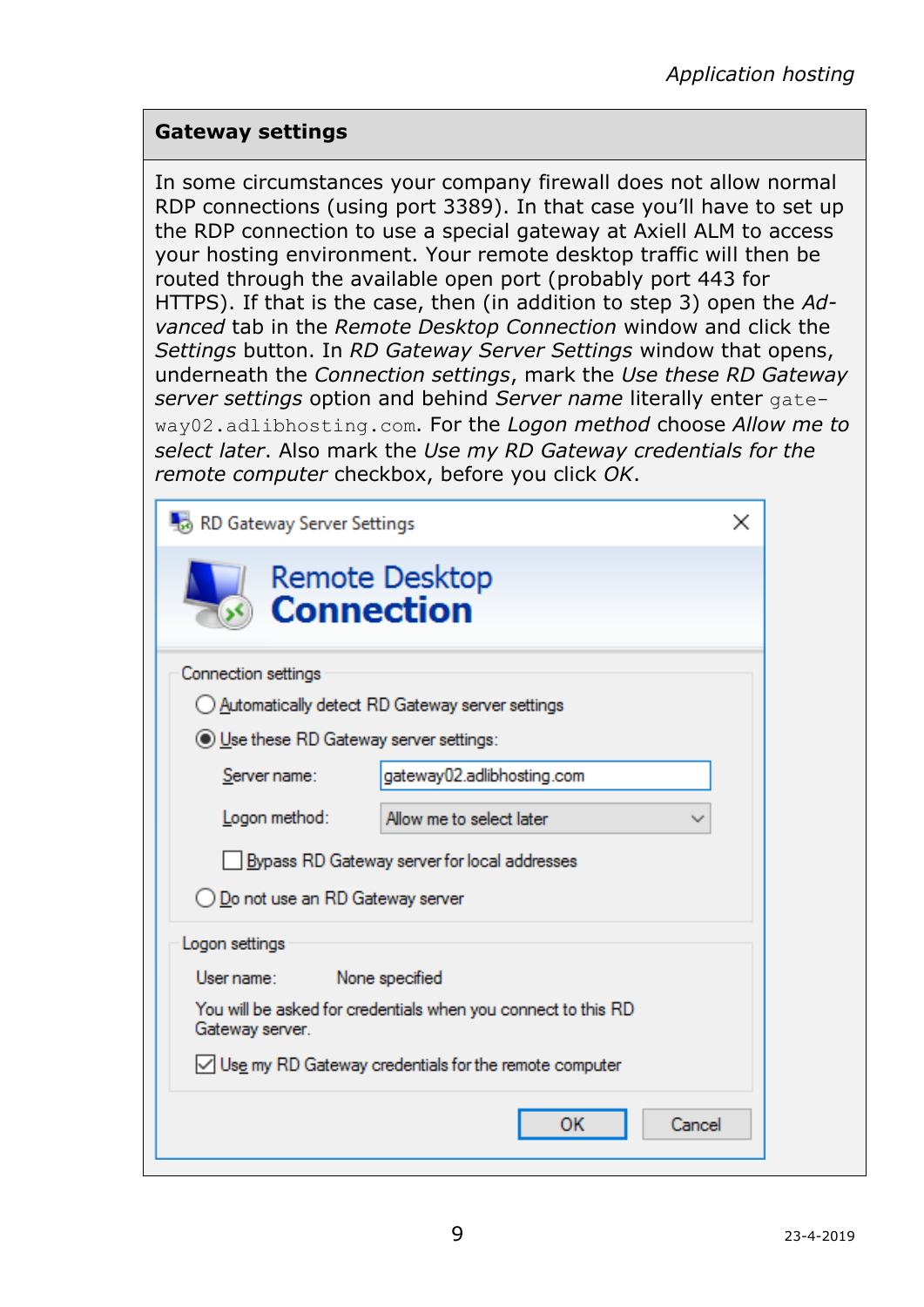4. Open the *Local Resources* tab. When you want to be able to use your local printer\* to print to, from within your Adlib application or other software on the hosting server, make sure the *Printers* checkbox is marked.

Also mark the *Clipboard* checkbox so you can copy and paste something from your computer to the hosting server and vice versa.

|                                     | Remote Desktop Connection                                                                                       |             |         |      | $\times$ |  |  |
|-------------------------------------|-----------------------------------------------------------------------------------------------------------------|-------------|---------|------|----------|--|--|
| Remote Desktop<br><b>Connection</b> |                                                                                                                 |             |         |      |          |  |  |
| General<br>Remote audio             | Local Resources Experience Advanced<br>Display                                                                  |             |         |      |          |  |  |
| Keyboard                            | Configure remote audio settings.<br>Settings                                                                    |             |         |      |          |  |  |
|                                     | Apply Windows key combinations:<br>Only when using the full screen<br>Example: ALT+TAB                          |             |         |      |          |  |  |
|                                     | Local devices and resources<br>Choose the devices and resources that you want to use in<br>your remote session. |             |         |      |          |  |  |
|                                     | $\sqrt{}$ Printers<br>More                                                                                      | √ Clipboard |         |      |          |  |  |
| <b>Hide Options</b>                 |                                                                                                                 |             | Connect | Help |          |  |  |

\* It may be the case that your printer cannot be used from the hosting environment just like that. It usually depends on the availability of proper driver software for a printer whether it can be used from within a specific operating system. The operating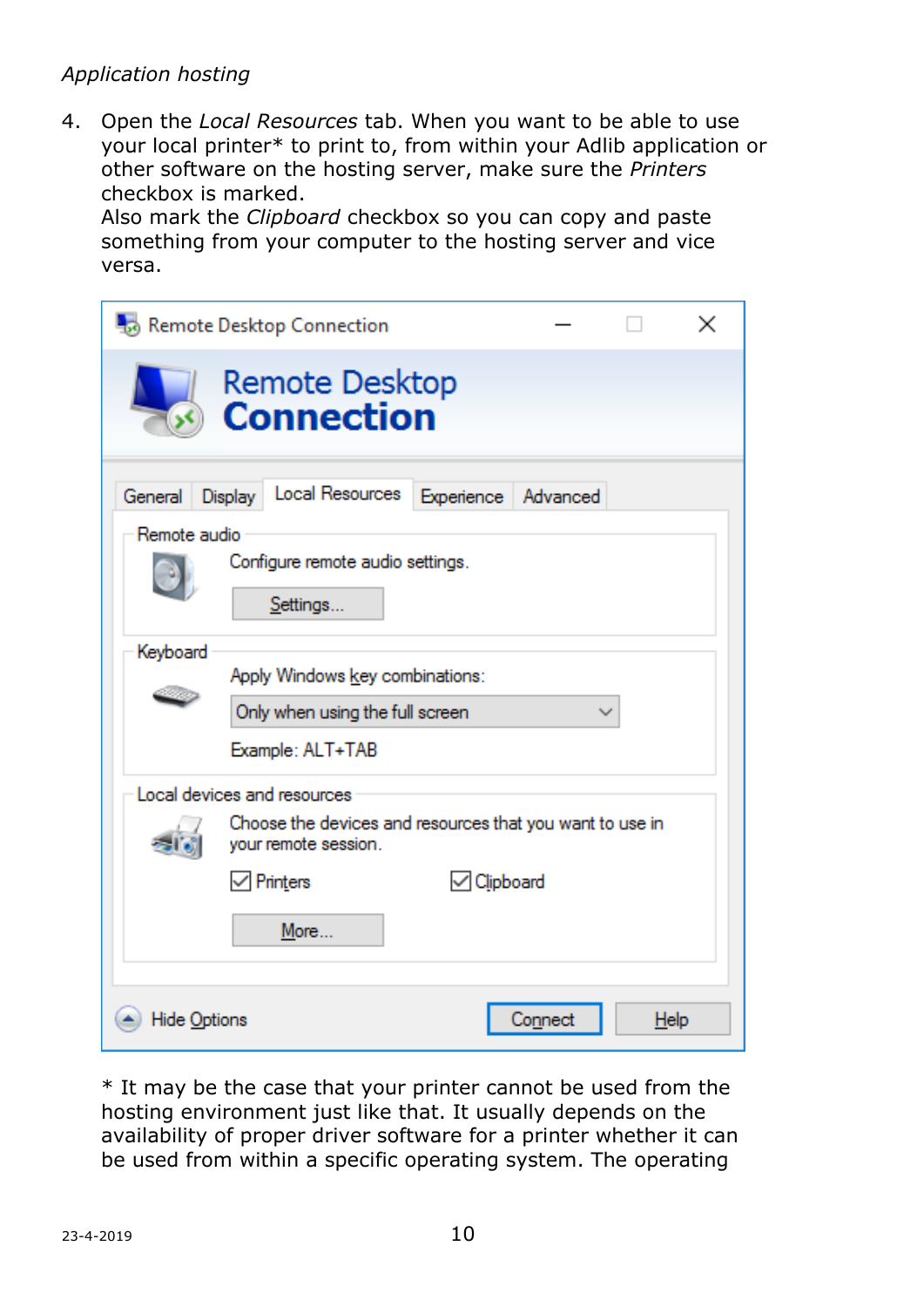system on the hosting server is Windows 2008 R2. This operating already contains standard drivers for controlling most common printers, but if it doesn't have a driver for your particular printer, you need to provide the special driver software to us and we will install it for you. The special driver needs to be Windows 2008 R2 compatible and its type (PostScript or PCL) must match the type you are already using in your own office.

5. Click the *More*… button to select local devices and resources to share with the hosting server during your session. Only you have access to these resources, so there's no added security risk.

| <b>Remote Desktop Connection</b>                                                                  |  |
|---------------------------------------------------------------------------------------------------|--|
| <b>Remote Desktop</b><br><b>Connection</b>                                                        |  |
| Local devices and resources                                                                       |  |
| Choose the devices and resources on this computer that you want to<br>use in your remote session. |  |
| Smart cards                                                                                       |  |
| Ports<br><b>⊞</b> √ Drives                                                                        |  |
| ⊞ ⊠ Other supported Plug and Play (PnP) devices                                                   |  |
|                                                                                                   |  |
|                                                                                                   |  |
|                                                                                                   |  |
| ок<br>Cancel                                                                                      |  |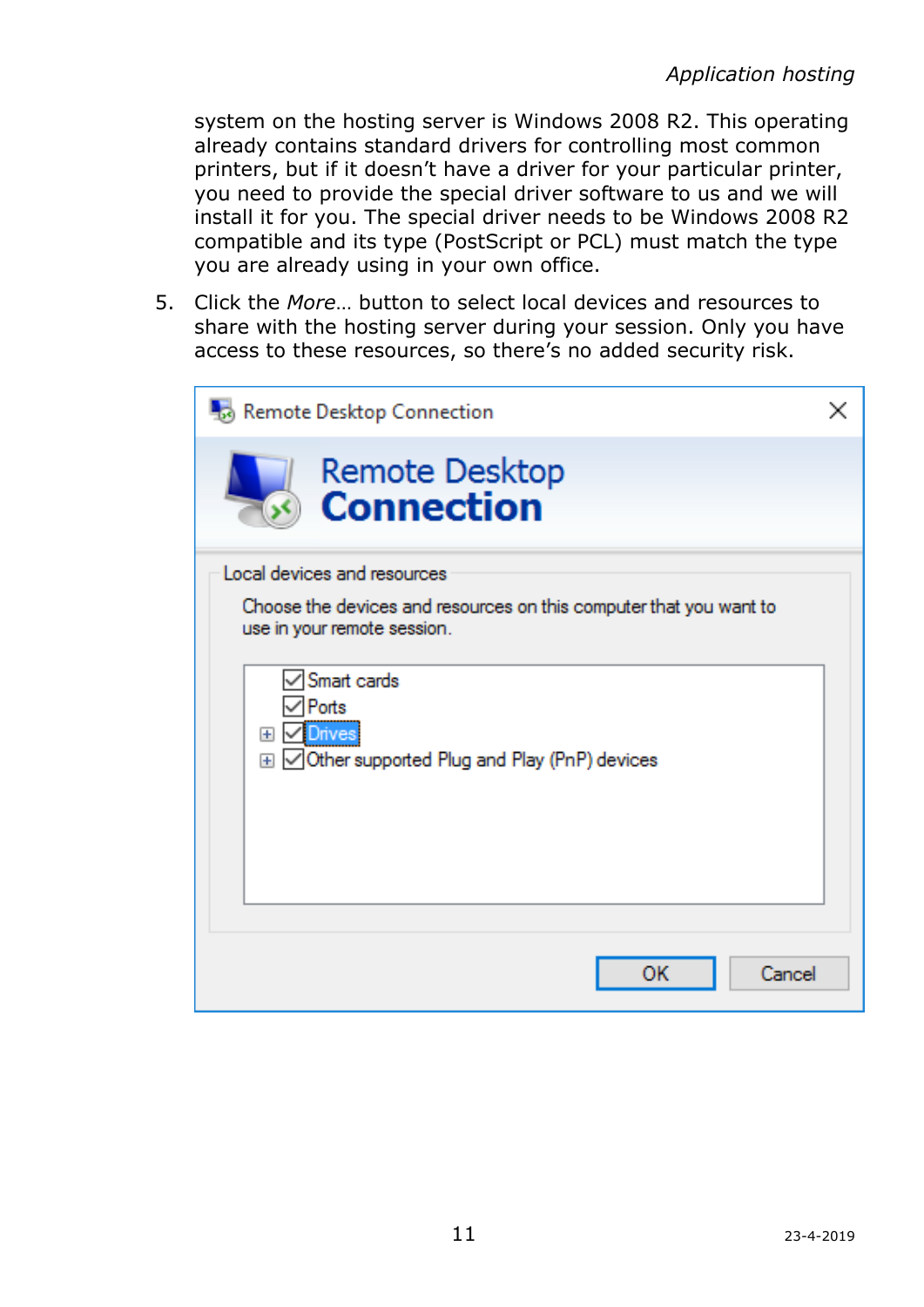- 6. Click the + in front of *Drives* to unfold the list. Mark all drives which you want to access from within the hosting server.
- 7. Click *OK* and go back to the *General* tab. For a quick login next time, using the same settings, you can save the current settings in an .*rdp* file. Click the *Save* button to save the settings in the current *Default.rdp* file, or click *Save as*… to save it in another .*rdp* file. By saving it in the *Default.rdp* file, you make sure that next time you open the *Remote Desktop Connection* dialog, these particular settings will be loaded automatically. If your settings file is named differently, you will have to *Open*… it explicitly.
- 8. Click *OK* and a *Windows security* dialog on the server opens, requiring you to enter your password. Then click *OK* again to log in.
- 9. Your private Windows desktop on the hosting server will open, and you can work with software like it was on your local desktop. You can switch back to your local desktop at any moment by moving the mouse cursor to the connection bar at the top of the screen and clicking the minimize (-) button. If the connection bar isn't visible at first, moving the mouse cursor there will make it appear. Your remote desktop connection now appears as just another opened program in your local Windows taskbar. Clicking it will open it full screen again.

It is important to understand the difference between your local desktop and your private desktop on the hosting server. What you see on your screen is either one of them, they don't mix. So if you see icons for starting your e-mail program and other local software you have been working with for years, you are looking at your local desktop, while if you only see the hosted Adlib application icons and a small selection of other hosted software you are looking at the desktop on the hosting server. You can switch between the two desktops while the connection is open.

In your private Windows desktop on the hosting server you have the possibility to change your password, if you want. Simply press the **Ctrl+Alt+End** key combination (do not use the **End** key in the **NumLock** key block), select the *Change a password* option and fill out the form. Note that you must be using RDP 6.0 or later.

10. When you're finished for the day, first close *all* open program windows on the hosting server desktop (e.g. by clicking the white cross in the upper right corner of those windows) so that no desktop software is active on that server anymore. Only then close your session to the hosting server by clicking the close (x) button in the connection bar at the top of the *hosting* server desktop screen: this will close your connection to the server.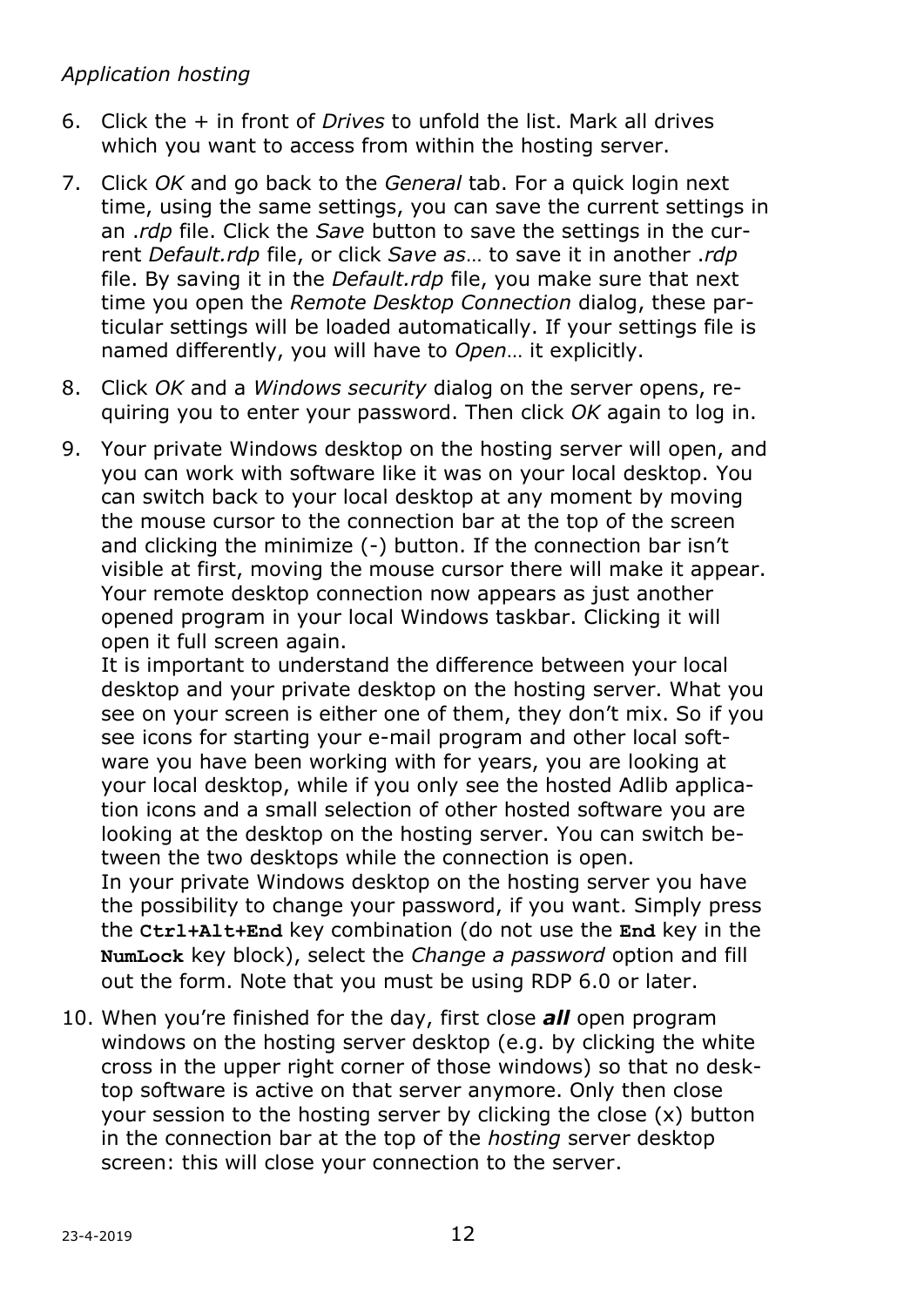If you close this connection without first closing all desktop software on the server, those programs will remain opened and active, and will therefore continue to consume system resources on the server, like memory and processing time: in effect this may cause a significant performance drop of the server for your colleagues working in their own instance of the hosted Adlib applications as well as for visitors of your website!

## <span id="page-16-0"></span>**3.2. Log on to the hosting server from a Mac**

### <span id="page-16-1"></span>**3.2.1 Using OS X 10.7 or higher**

1. If you're working with a Mac using OS X 10.7 or later, you'll have to use the Microsoft Remote Desktop app. Browse your *Applications* in the *Finder* or *Dock* for the *Microsoft Remote Desktop* icon. Double-click it to open the app.



If you can't find it you'll have to download and install it first. With an Apple ID you can get the tool from the Apple App Store: search the store for "Microsoft Remote Desktop". On the app detail page, click the *Download* button, wait for it to turn green (*Install app*) and click it again to install the app on your Mac.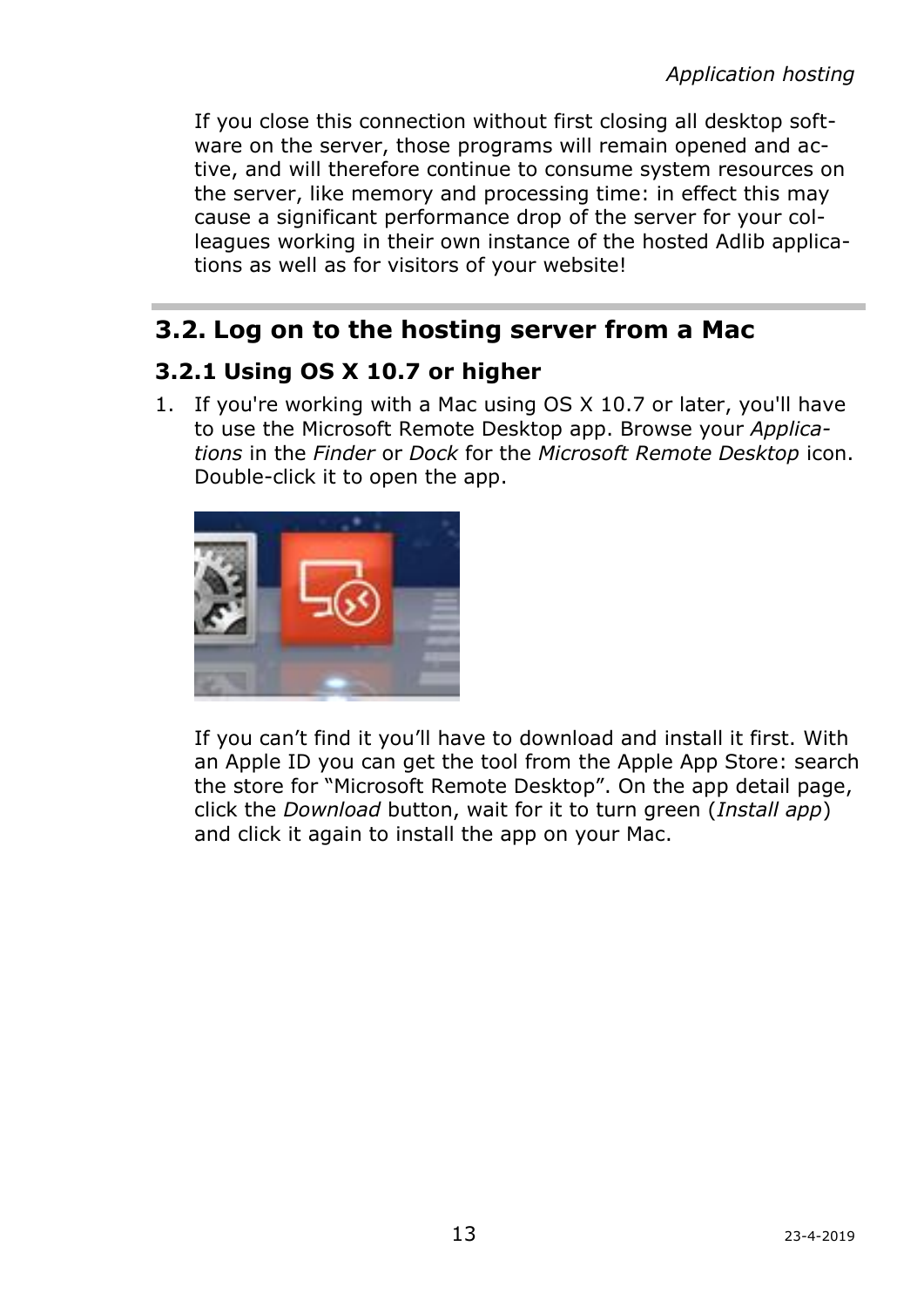

2. Assuming no remote desktop profile has been created yet, the *Microsoft Remote Desktop* app opens empty. However, if a profile for connecting to the Adlib hosting environment is already present, please jump to step 7.



3. Click *New* to create a new profile. For *Connection name*, fill in any name to identify this new profile, e.g. Adlib Hosting. For *PC name*, enter the hosting server name to connect to. This name will have the syntax <customer\_name>.adlibhosting.com. Replace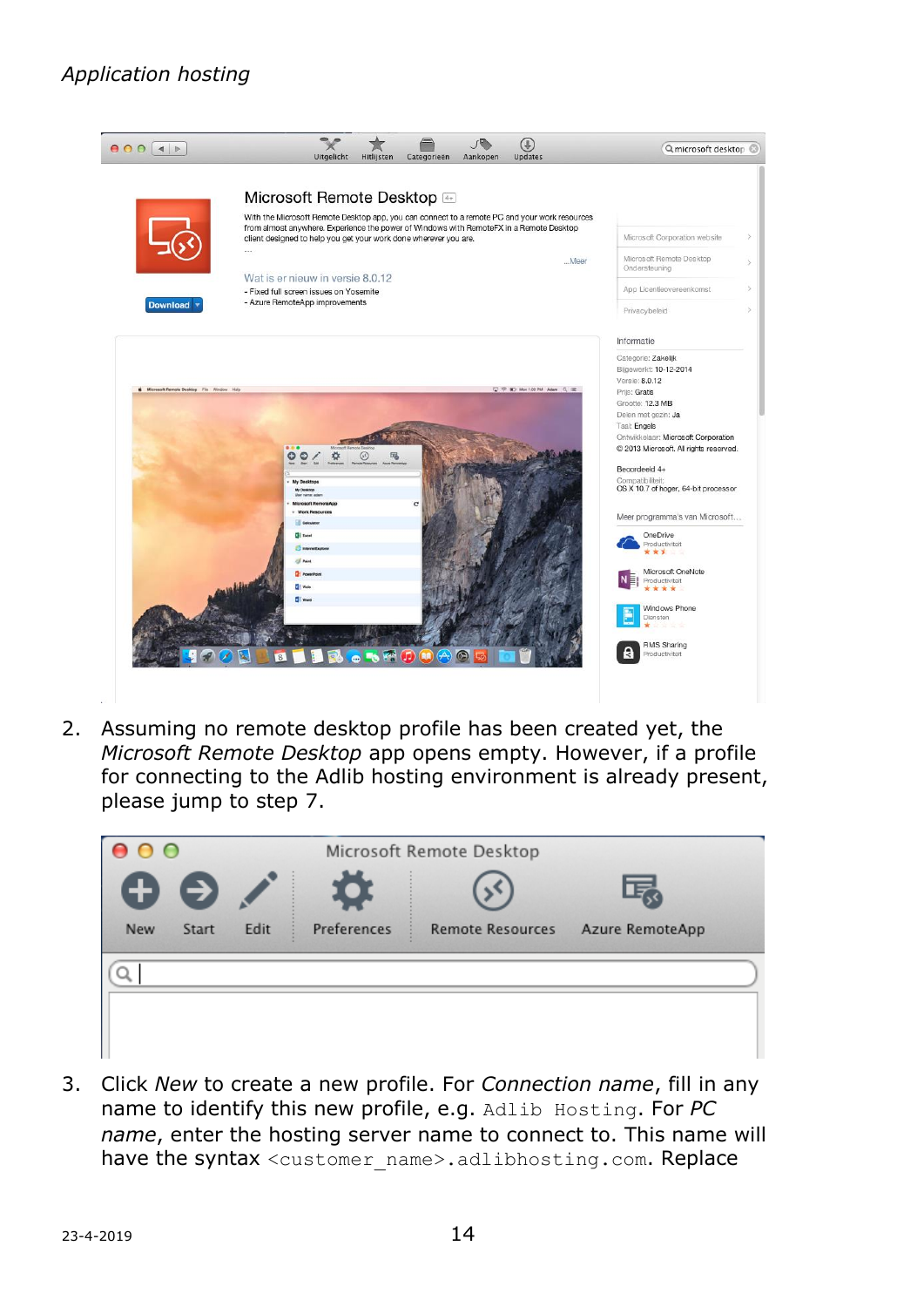<customer\_name> with the name of your institution for this partiular purpose. If you need to access our hosting server through a gateway\*, then select the relevant gateway in the *Gateway* dropdown list: otherwise leave the option as is. In the *User name* field, enter your user name preceded by the proper domain (ADLIBHOSTING) and a backslash. The password for your login to the hosting environment needs to be entered in the *Password* field. You can leave the other settings on the *General* page as they are, except for *Use all monitors*, which can be switched off.

|                    | Edit Remote Desktops - Adlib Hosting |                                                                                                                                                                                                                                                                                                                                                                                                                                                                                                                                                                                                                                                  |
|--------------------|--------------------------------------|--------------------------------------------------------------------------------------------------------------------------------------------------------------------------------------------------------------------------------------------------------------------------------------------------------------------------------------------------------------------------------------------------------------------------------------------------------------------------------------------------------------------------------------------------------------------------------------------------------------------------------------------------|
| Session<br>General | Redirection                          |                                                                                                                                                                                                                                                                                                                                                                                                                                                                                                                                                                                                                                                  |
| Connection name    | <b>Adlib Hosting</b>                 |                                                                                                                                                                                                                                                                                                                                                                                                                                                                                                                                                                                                                                                  |
| PC name            | ourmuseum.adlibhosting.com           |                                                                                                                                                                                                                                                                                                                                                                                                                                                                                                                                                                                                                                                  |
| Gateway            | No gateway configured                | ÷                                                                                                                                                                                                                                                                                                                                                                                                                                                                                                                                                                                                                                                |
| <b>Credentials</b> |                                      |                                                                                                                                                                                                                                                                                                                                                                                                                                                                                                                                                                                                                                                  |
| User name          | ADLIBHOSTING\myloginname             |                                                                                                                                                                                                                                                                                                                                                                                                                                                                                                                                                                                                                                                  |
| Password           |                                      |                                                                                                                                                                                                                                                                                                                                                                                                                                                                                                                                                                                                                                                  |
| Resolution         | Native                               | ÷                                                                                                                                                                                                                                                                                                                                                                                                                                                                                                                                                                                                                                                |
| Colors             | Highest Quality (32 bit)             | $\frac{\textcolor{red}{\textcolor{blue}{\textcolor{blue}{\textcolor{blue}{\textcolor{blue}{\textcolor{blue}{\textcolor{blue}{\textcolor{blue}{\textcolor{blue}{\textcolor{blue}{\textcolor{blue}{\textcolor{blue}{\textcolor{blue}{\textcolor{blue}{\textcolor{blue}{\textcolor{blue}{\textcolor{blue}{\textcolor{blue}{\textcolor{blue}{\textcolor{blue}{\textcolor{blue}{\textcolor{blue}{\textcolor{blue}{\textcolor{blue}{\textcolor{blue}{\textcolor{blue}{\textcolor{blue}{\textcolor{blue}{\textcolor{blue}{\textcolor{blue}{\textcolor{blue}{\textcolor{blue}{\textcolor{blue}{\textcolor{blue}{\textcolor{blue}{\textcolor{blue}{\text$ |
| Full screen mode   | OS X native                          | $\hat{\div}$                                                                                                                                                                                                                                                                                                                                                                                                                                                                                                                                                                                                                                     |
|                    | Start session in full screen         |                                                                                                                                                                                                                                                                                                                                                                                                                                                                                                                                                                                                                                                  |
|                    | Scale content<br>Use all monitors    |                                                                                                                                                                                                                                                                                                                                                                                                                                                                                                                                                                                                                                                  |
|                    |                                      |                                                                                                                                                                                                                                                                                                                                                                                                                                                                                                                                                                                                                                                  |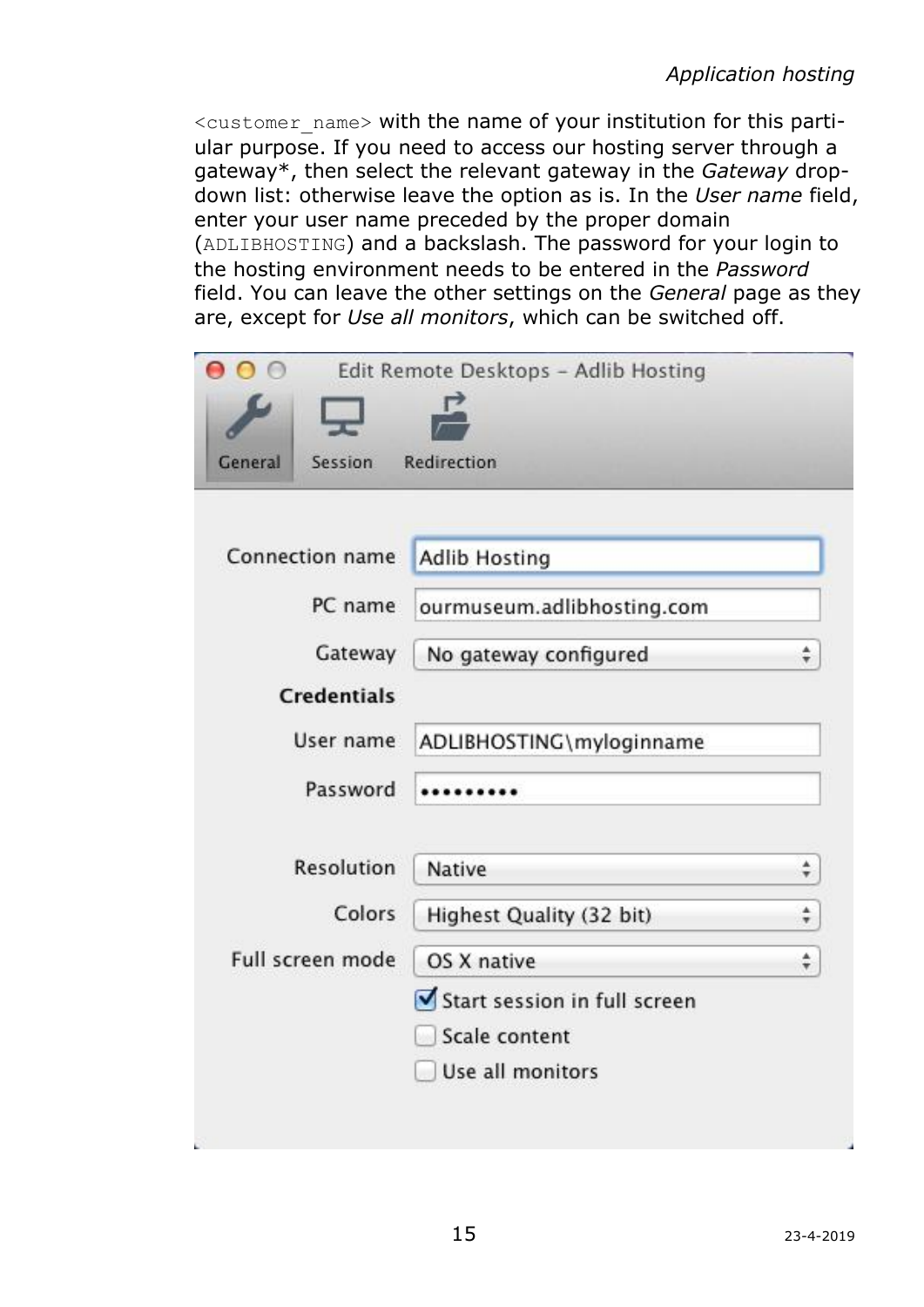#### **\* Gateway settings**

For security reasons, the port (3389) used normally by the Remote Desktop Protocol to connect to your Adlib hosting environment might be blocked on your company's outgoing firewall. For these situations Adlib facilitates the hosted Remote Desktop Service gateway. This gateway can be reached using the secure HTTPS protocol (outgoing port 443).

| <b>Remote Desktop</b><br><b>Connection Client</b><br>via Remote Desktop Gateway<br>External<br><b>Remote Desktop</b><br>Firewall<br>Gateway<br>(Port 443)<br>RDP/HTTPS<br>Internet<br>Verisign Certificaat | <b>Adlib ASP Hosting</b><br>Internal<br>Firewall<br>(Port 3389) | <b>Application Server</b><br>SQL Server 2008 r2<br>(Windows Server2008r2) |
|------------------------------------------------------------------------------------------------------------------------------------------------------------------------------------------------------------|-----------------------------------------------------------------|---------------------------------------------------------------------------|
| The gateway can be specified by clicking the Preferences icon in the<br>Microsoft Remote Desktop window.                                                                                                   |                                                                 |                                                                           |
| 000<br><b>Resolution</b><br>Gateway                                                                                                                                                                        | Preferences                                                     |                                                                           |
|                                                                                                                                                                                                            | Gateway name                                                    | Friendly name for the gateway                                             |
|                                                                                                                                                                                                            | Server                                                          | Host name or IP address                                                   |
|                                                                                                                                                                                                            | User name                                                       | Domain\user                                                               |
|                                                                                                                                                                                                            | Password                                                        | Password                                                                  |
| $\ddot{}$<br>$\overline{\phantom{0}}$                                                                                                                                                                      |                                                                 |                                                                           |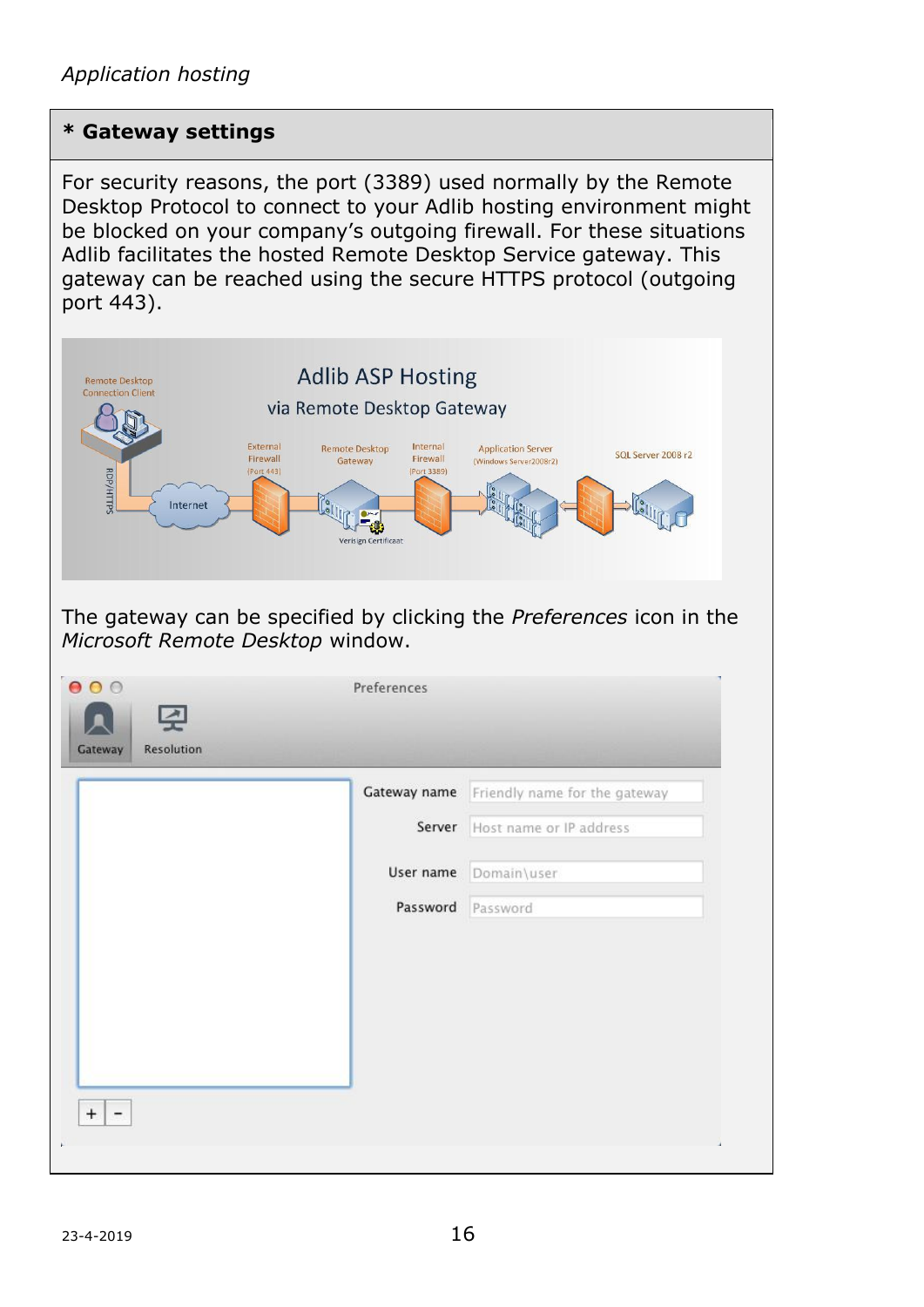First, click the + button at the bottom of the *Preferences* window to be able to create a new gateway profile. Then specify any identifying *Gateway name* you like, e.g. Adlib gateway, and in the *Server* field enter: gateway02.adlibhosting.com

In the *User name* field, enter your user name preceded by the proper domain (ADLIBHOSTING) and a backslash. The password for your login to the hosting environment needs to be entered in the *Password* field

4. On the *Session* page, just mark the *Forward printing devices* option.

|         |         | Edit Remote Desktops - Adlib Hosting |  |
|---------|---------|--------------------------------------|--|
| General | Session | Redirection                          |  |
|         | Sound   |                                      |  |
|         |         | Play on device                       |  |

5. On the *Redirection* page you can indicate local folders to be shared with the hosting environment during your session. Only you have access to these resources, so there's no added security risk. Sharing folders is a convenient way to access your documents or other files from within the hosting environment, while you are working in Adlib. Click the  $+$  icon to add a folder: specify an identifying name for it and the path to the relevant folder.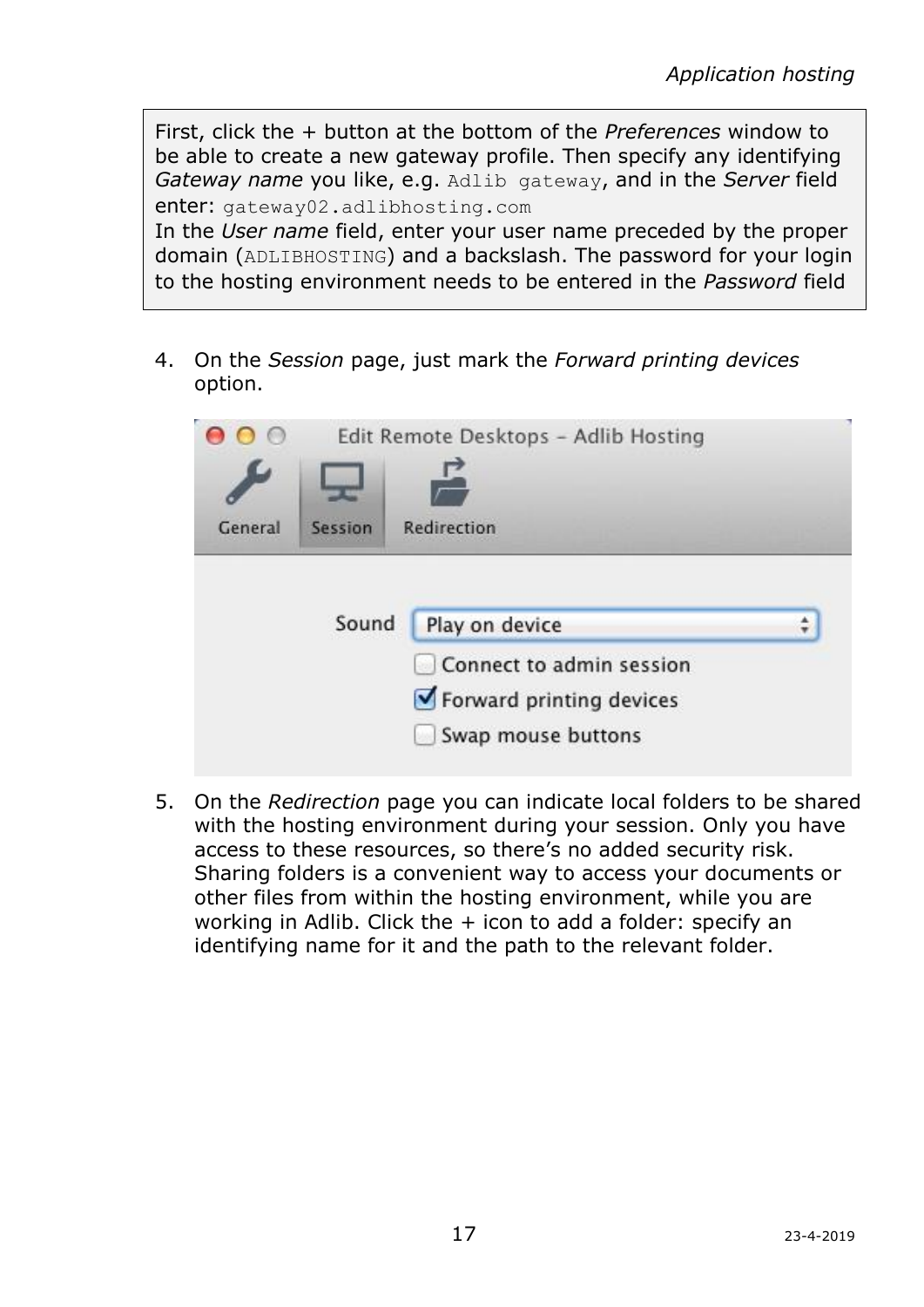| General<br>Session<br>Name | Redirection<br>■ Enable folder redirection<br>Path    |
|----------------------------|-------------------------------------------------------|
| 000                        | Add Local Folder<br>Name<br>Path<br>▼<br>Cancel<br>OK |
| +<br>                      |                                                       |

- 6. Close the *Edit Remote Desktops* window to store your new profile.
- 7. Select the profile for the Adlib hosting environment and click the *Start* icon in the toolbar to actually open the remote desktop connection to Adlib.

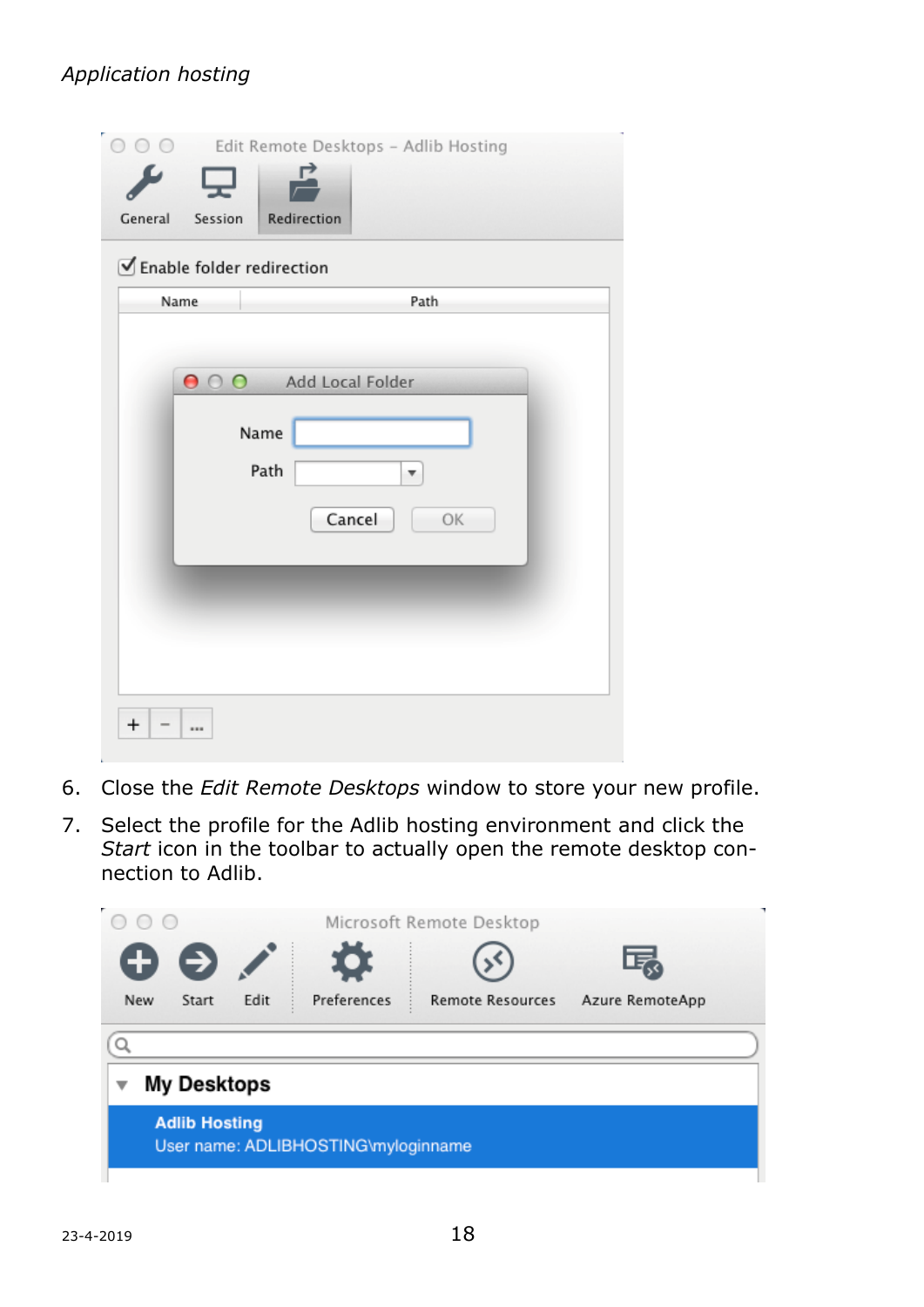- 8. Your private Windows desktop on the hosting server will open, and you can work with software like it was on your local desktop. It is important to understand the difference between your local desktop and your private desktop on the hosting server. What you see on your screen is either one of them, they don't mix. So if you see icons for starting your e-mail program and other local software you have been working with for years, you are looking at your local desktop, while if you only see the hosted Adlib application icons and a small selection of other hosted software you are looking at the desktop on the hosting server. You can switch between the two desktops while the connection is open. In your private Windows desktop on the hosting server you have the possibility to change your password, if you want. Simply press the **Control+Option+Delete** key combination, select the *Change a password* option and fill out the form.
- 9. When you're finished for the day, first close *all* open program windows on the hosting server desktop so that no desktop software is active on that server anymore. Only then close your connection to the hosting server, using *Log off* in the Windows Start menu. (Never use the *Shut down* option!) If you close this connection without first closing all desktop software on the server, those programs will remain opened and active, and will therefore continue to consume system resources on the server, like memory and processing time: in effect this may cause a significant performance drop of the server for your colleagues working in their own instance of the hosted Adlib applications as well as for visitors of your website!

## <span id="page-22-0"></span>**3.2.2 Using OS X 10.6 or older**

1. If you're working with a Mac using OS X 10.6 or older, you'll have to use the Microsoft Remote Desktop Connection tool (for Intelbased Macs). Browse your *Applications* or *Dock* for the *Remote Desktop Connection* icon. Double-click it to open the RDC dialog.



If you can't find it you'll have to download and install it first. You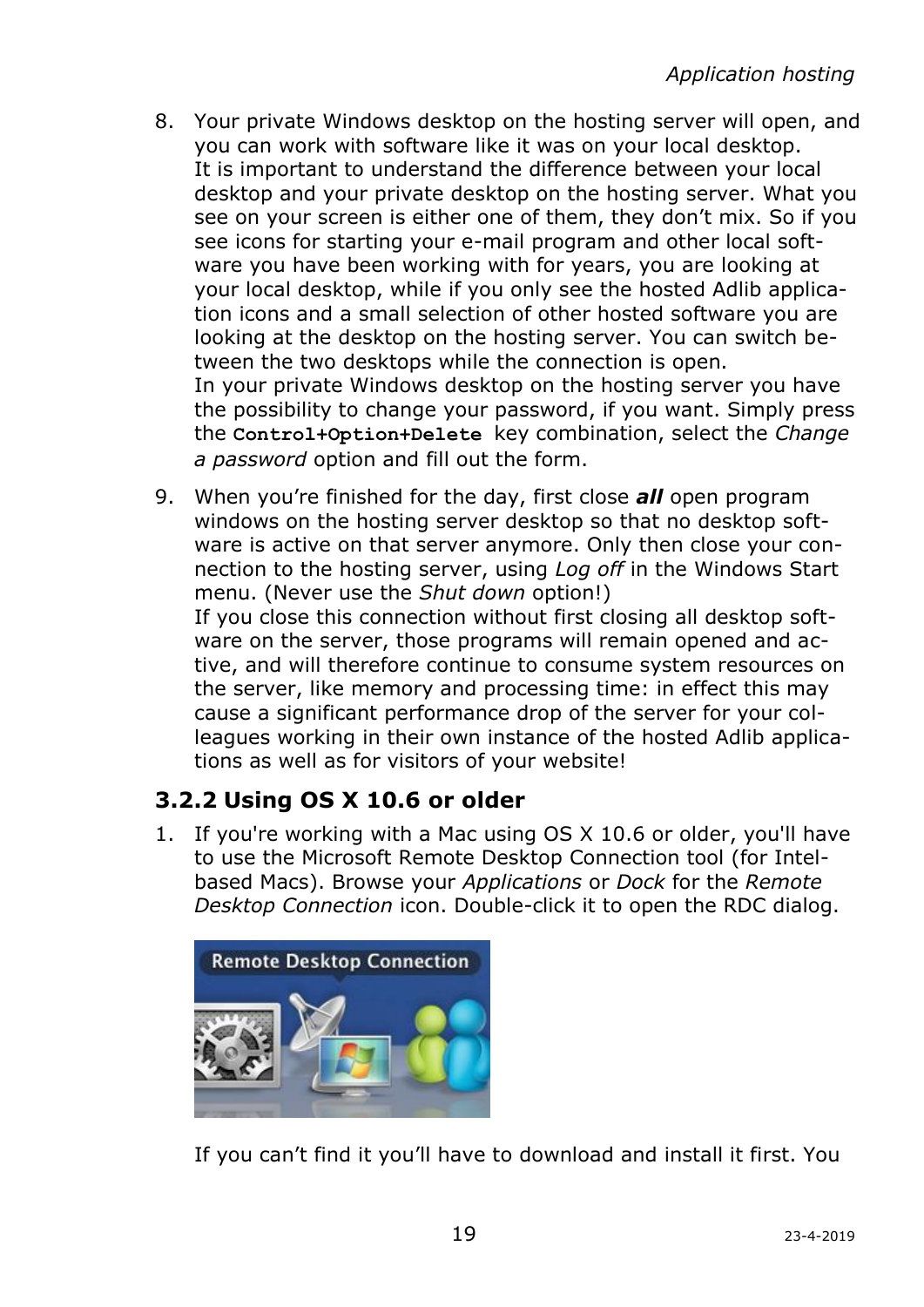can get the tool from: [http://www.microsoft.com/en](http://www.microsoft.com/en-us/download/details.aspx?id=18140)[us/download/details.aspx?id=18140.](http://www.microsoft.com/en-us/download/details.aspx?id=18140)

2. In the *Remote Desktop Connection* window, enter the *Computer* to connect to. This name will have the syntax

<customer\_name>.adlibhosting.com. Replace <customer\_name> with the name of your institution.

| (100)     | <b>Remote Desktop Connection</b>                                   |
|-----------|--------------------------------------------------------------------|
|           | Microsoft <sup>*</sup><br><b>Remote Desktop Connection for Mac</b> |
| Computer: | Connect<br><customer_name>.adlibhosting.com</customer_name>        |
|           | (Examples: MyPC, name.microsoft.com, 192.168.2.8)                  |

3. In the RDC menu click *Preferences* to open the settings dialog. In *User name*, enter your user name, and in *Password* enter your password. In domain you have to enter the proper domain (probably ADLIBHOSTING).

|                                                                                       |                     | Login         |          |                                                                                  |  |
|---------------------------------------------------------------------------------------|---------------------|---------------|----------|----------------------------------------------------------------------------------|--|
| S<br>Keyboard<br>Display<br>Login                                                     | ⊚<br>Sound          | <b>Drives</b> | Printers | Applications Security                                                            |  |
| To log in automatically to the Windows-based computer, type your<br>user information: |                     |               |          |                                                                                  |  |
| User name:                                                                            |                     |               |          |                                                                                  |  |
| Password:                                                                             |                     |               |          |                                                                                  |  |
| Domain:                                                                               | <b>ADLIBHOSTING</b> |               |          |                                                                                  |  |
|                                                                                       |                     |               |          | Add user information to your keychain<br>Reconnect automatically if disconnected |  |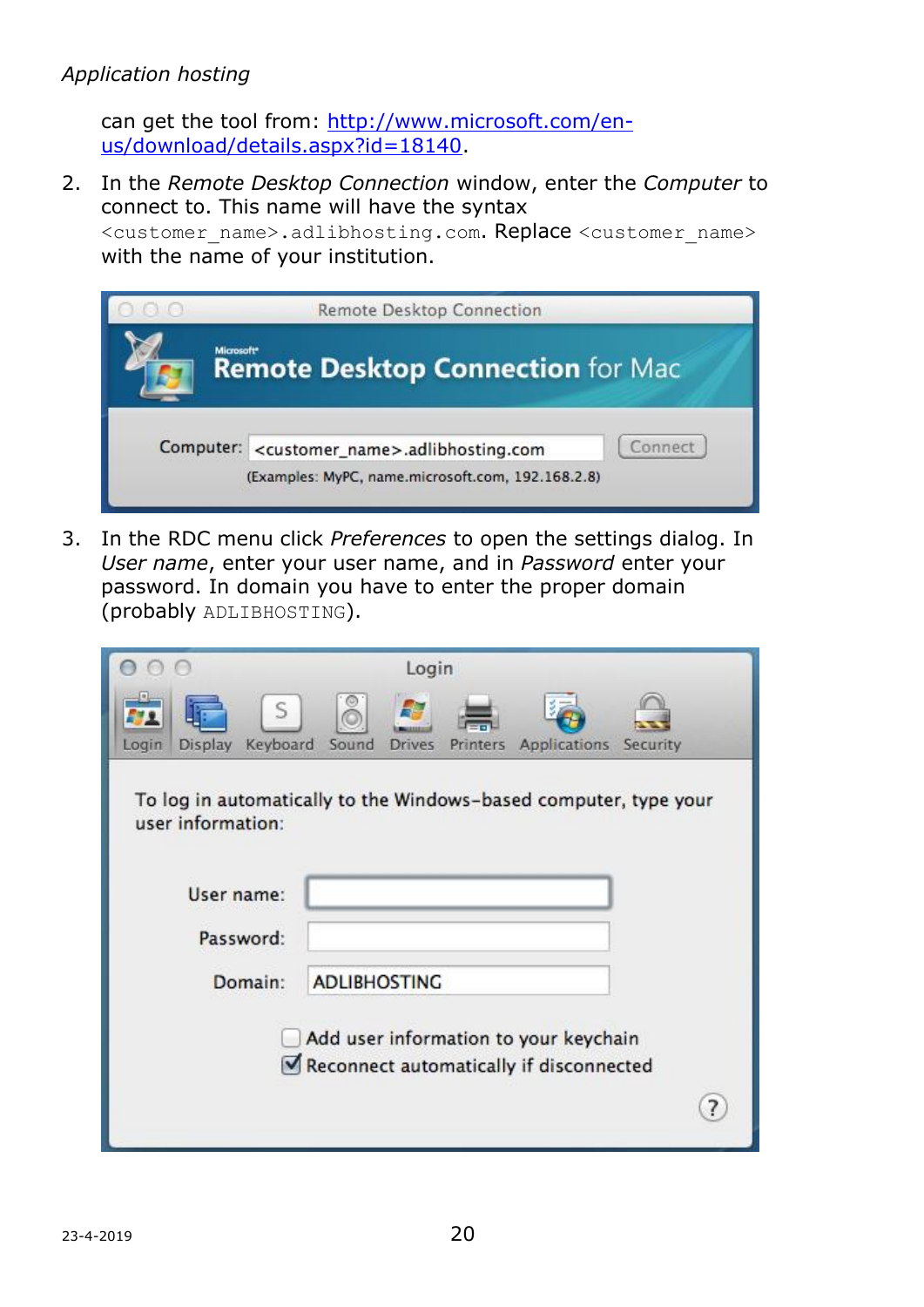4. Open the *Drives* page in this dialog. Select *All disk drives* or specific folders to share with the hosting server during your session. Only you have access to these resources, so there's no added security risk when you select *All disk drives*. You may ignore the warning.

| <b>Drives</b>                                                                                                                |  |  |  |  |  |  |  |  |
|------------------------------------------------------------------------------------------------------------------------------|--|--|--|--|--|--|--|--|
| S<br>Keyboard<br><b>Display</b><br>Sound<br><b>Drives</b><br>Printers<br>Applications Security<br>Login                      |  |  |  |  |  |  |  |  |
| Make the following Mac disk drives or folders available on the<br>Windows-based computer:                                    |  |  |  |  |  |  |  |  |
| √ None<br>All disk drives                                                                                                    |  |  |  |  |  |  |  |  |
| $\overline{?}$                                                                                                               |  |  |  |  |  |  |  |  |
| Home folder<br>Documents folder                                                                                              |  |  |  |  |  |  |  |  |
| Other folders                                                                                                                |  |  |  |  |  |  |  |  |
| <b>Drives</b>                                                                                                                |  |  |  |  |  |  |  |  |
| Keyboard<br><b>Applications</b><br>Login<br><b>Display</b><br>Sound<br>Printers<br><b>Drives</b><br>Security                 |  |  |  |  |  |  |  |  |
| Make the following Mac disk drives or folders available on the<br>Windows-based computer:                                    |  |  |  |  |  |  |  |  |
| All disk drives                                                                                                              |  |  |  |  |  |  |  |  |
| Someone with access to your Windows-based computer can open<br>your Mac disk drives and folders. This is potentially unsafe. |  |  |  |  |  |  |  |  |

 $(7)$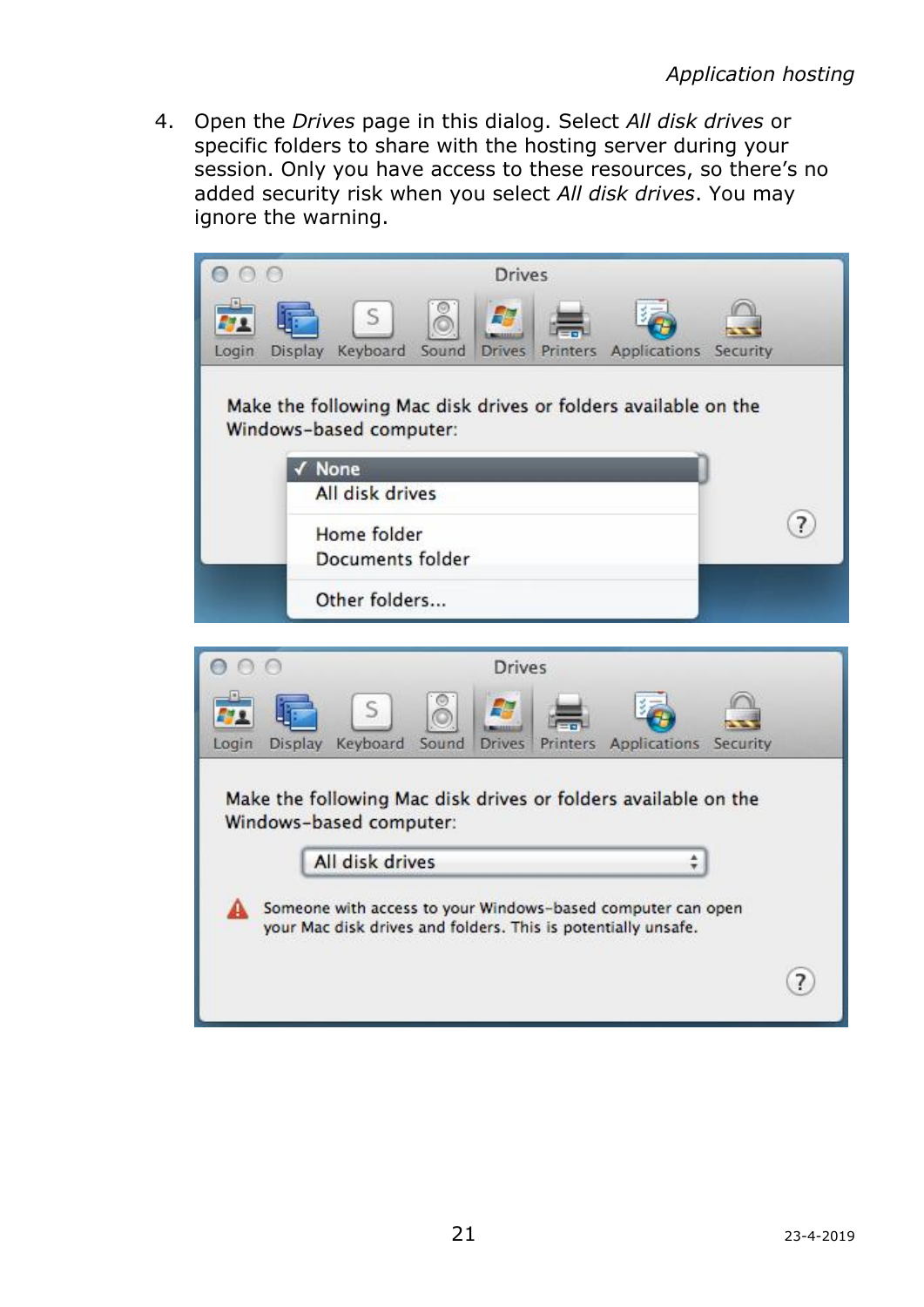5. Open the *Printers* page. Select the printers to share. (In the example below no printers were connected to the Mac.)

|                                            |         | Printers                  |         |               |                 |                       |  |   |
|--------------------------------------------|---------|---------------------------|---------|---------------|-----------------|-----------------------|--|---|
|                                            |         | S                         | $\circ$ | н             |                 |                       |  |   |
| Login                                      | Display | Keyboard Sound            |         | <b>Drives</b> | <b>Printers</b> | Applications Security |  |   |
| Use a printer that is connected to the Mac |         |                           |         |               |                 |                       |  |   |
|                                            |         | No printer connected<br>÷ |         |               |                 |                       |  |   |
|                                            |         |                           |         |               |                 |                       |  | 7 |

- 6. Close this dialog and click the *Connect* button in the *Remote Desktop Connection* window.
- 7. It is possible that a *Windows security* dialog on the server opens, requiring you to enter your password. Then click *OK* again to log in.
- 8. Your private Windows desktop on the hosting server will open, and you can work with software like it was on your local desktop. It is important to understand the difference between your local desktop and your private desktop on the hosting server. What you see on your screen is either one of them, they don't mix. So if you see icons for starting your e-mail program and other local software you have been working with for years, you are looking at your local desktop, while if you only see the hosted Adlib application icons and a small selection of other hosted software you are looking at the desktop on the hosting server. You can switch between the two desktops while the connection is open. In your private Windows desktop on the hosting server you have the possibility to change your password, if you want. Simply press the **Control+Option+Delete** key combination, select the *Change a password* option and fill out the form. Note that you must be using RDC 2.0 or later.
- 9. When you're finished for the day, first close *all* open program windows on the hosting server desktop so that no desktop software is active on that server anymore. Only then close your connection to the hosting server, using *Log off* in the Windows Start menu. (Never use the *Shut down* option!)